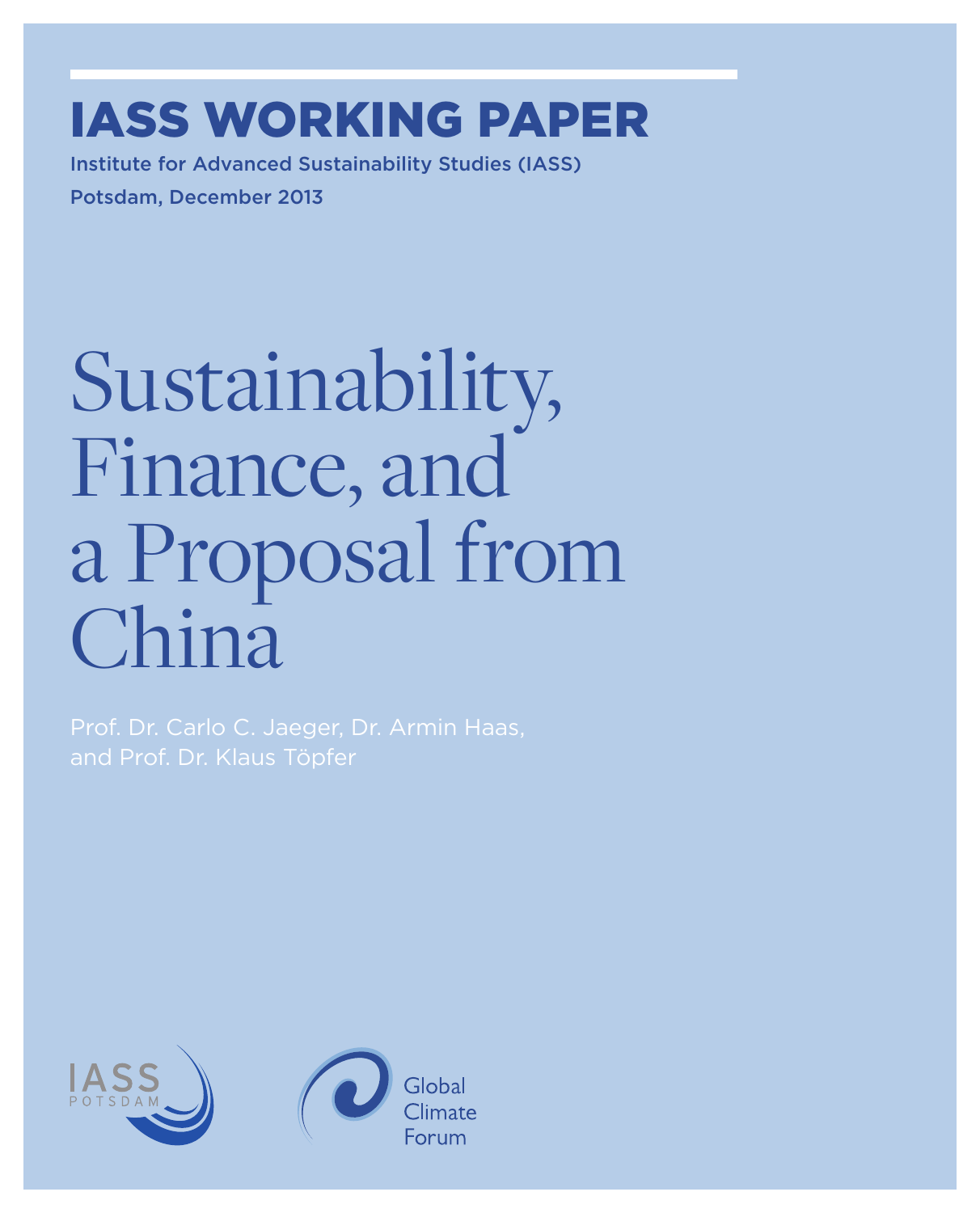### Abstract

*Carlo C. Jaeger (Beijing Normal University, and Global Climate Forum), Armin Haas (IASS), and Klaus Töpfer (IASS)*  $\ast$ 

*December, 2013, third print 1*

One of the most interesting contributions to the debate about the global financial crisis is a brief note by Zhou Xiaochuan, governor of the People's Bank of China, published by the Bank of International Settlements (Zhou, 2009). It represents one of the very few attempts to place the present financial crisis within a longterm historical perspective. It outlines a long-term strategic vision for the creation of an international reserve currency that is decoupled from individual nations, and is anchored to a stable benchmark.

Zhou built on the scheme for global financial governance conceived by Keynes in the 1940s, which included a mechanism for keeping macro-economic imbalances in check, and a substantial link to commodity markets.

In this paper, we highlight that striving for global financial governance is a paradigmatic example of a deeper underlying challenge. We sketch the intellectual landscape within which Keynes and Zhou conceived their proposals, discuss both approaches, and give an overview of special drawing rights (SDRs), which play a key role in Zhou's concept. Moreover, we discuss three issues related to rethinking the global financial system: the role of speculation; the debate between the various schools of currency and banking; and the question of whether safe assets actually exist.

We argue that Zhou reframed the reformation of the global financial system as a coordination exercise – in contrast to the burden-sharing exercise as it is commonly perceived. This shift in perspective is also essential for other sustainability challenges.

We focus on a specific proposal by Zhou, and suggest denominating specific financial assets in SDRs. We argue why bonds to finance European energy infrastructure could qualify to initiate such a scheme.

*1 In this third print, we corrected for some typos, added some caption details and made minor additions.*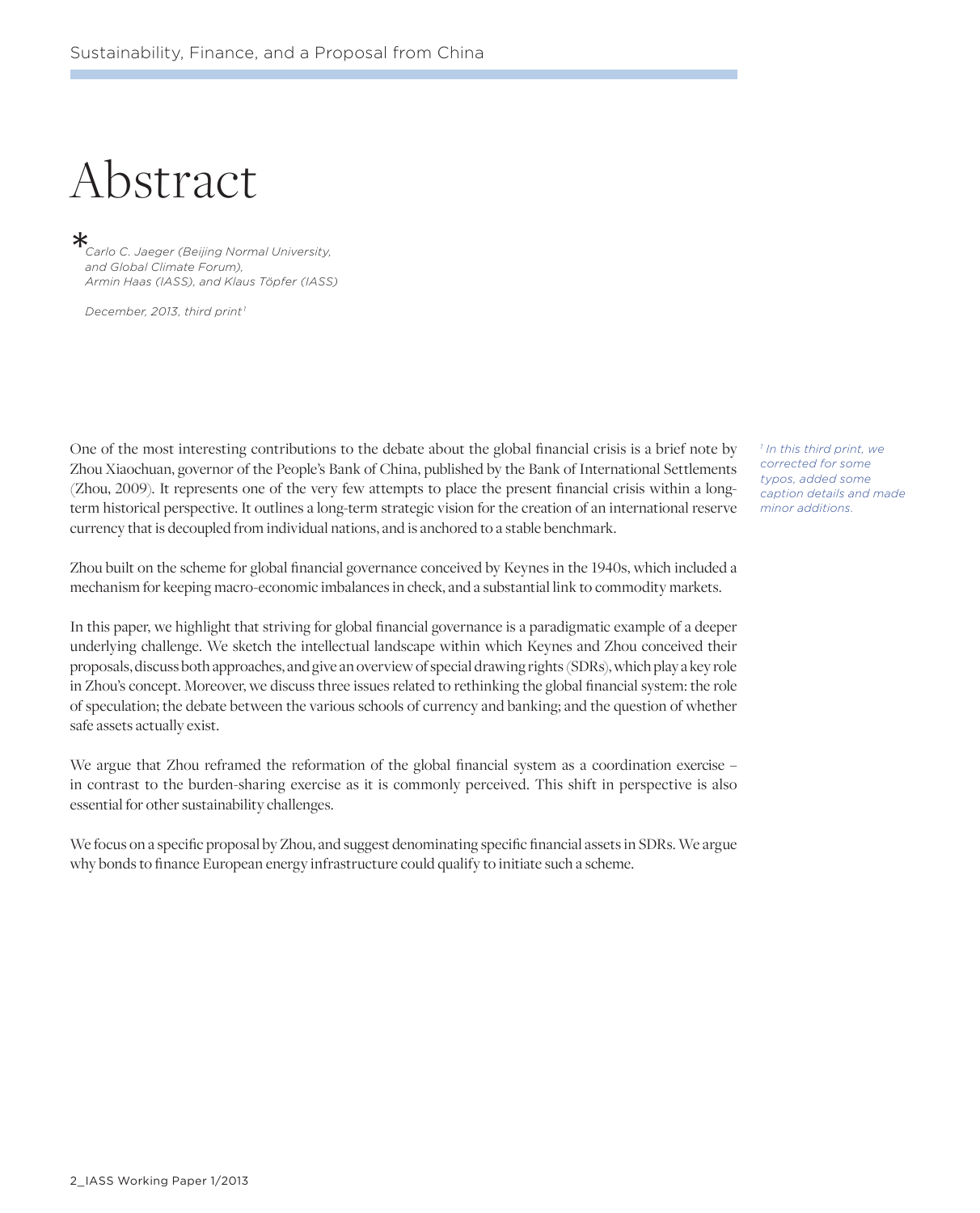### Content

- **1.** The Financial Crisis in a Sustainability Perspective <sup>4</sup>
- **2.** Governor Zhou's Proposal <sup>6</sup>
- **3.** Risks of Nation-based Reserve Currencies <sup>8</sup>
- **4.** Bretton Woods: The Road Not Taken <sup>13</sup>
- **5.** Rethinking the Global Financial System 18
- **6.** Touching Stones to Cross the River <sup>24</sup>

References <sup>28</sup>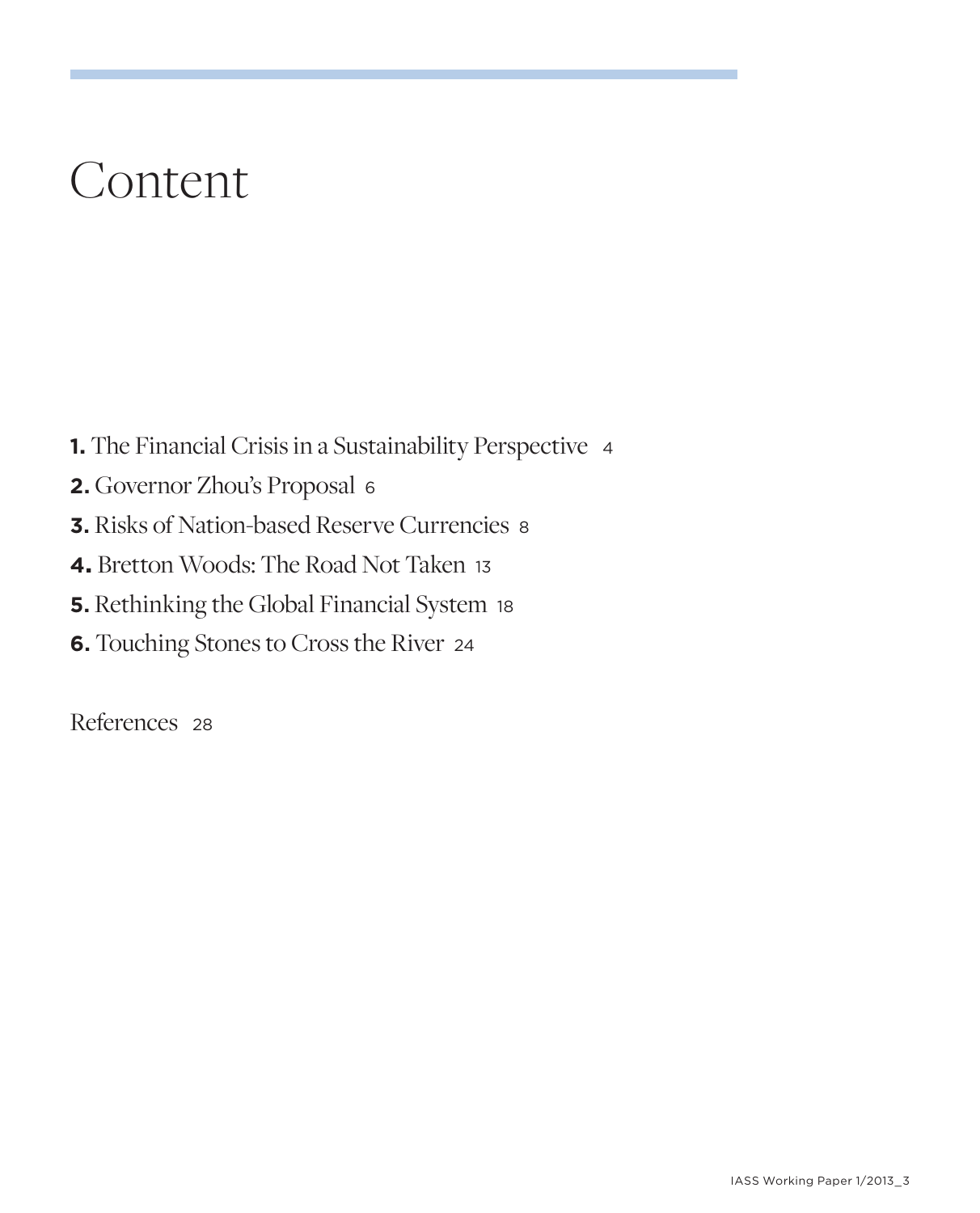# 1. The Financial Crisis in a Sustainability Perspective

The present architecture of international finance is not sustainable; it highlights a key problem of the global civilization in which we live: the tendency to postpone risks so that they are all but ignored by the decision-makers creating them (van der Leeuw, 2012). This pattern has shaped the histories of nuclear power, climate change, biodiversity conservation, and is presently shaping the development of the international monetary system. Postponing risks in this way may well amplify them: financial regulations for dealing with the present crisis, for example, might plant the seed for even larger subsequent crises.

A common definition of sustainable development describes it as meeting the needs of the present without risking the ability of future generations to meet their own needs. Given that perspective, it is worrying that, so far, there has been very little exchange between actors involved in sustainable development and those interested in the financial architecture of the world economy. With the present working paper, the Institute for Advanced Sustainability Studies seeks to address this situation by examining the present financial architecture from a sustainability perspective, i.e. by asking what are the main long-term risks involved and how might such risks be reduced. 2

The present financial architecture engenders at least three major long-term risks:

 Efforts to stabilize the existing architecture may exclude considerable parts of the population from future prosperity, even in high-income countries. The present rise in long-term unemployment in the United States (US) and especially in Europe is a worrying signal in this regard.

 Financial crises even larger than the one starting in 2007 may lead to global breakdowns of economic activity, throwing billions of people into states of

extreme deprivation. This risk may increase if the present US dollar-based system of in ternational trade and reserve moves towards a system with several major competing reserve currencies: As we will discuss below, dynamic systems with more than two dimensions may readily display chaotic properties.

 The difficulties of global coordination in the face of financial risks may amplify mistrust and tension between the hegemonic nation of the present and its most likely challenger. This, in turn, considerably increases the risks of small mistakes escalating into large-scale military conflicts, according to a pattern known from the onset of World War I (for some chilling reading on this subject, see Mearsheimer, 2010).

In the midst of the global financial crisis, one of the most thoughtful reflections on how to reform the international monetary system came from the governor of the People's Bank of China, Zhou Xiaochuan (2009). Zhou's proposal is noteworthy for at least four reasons:

 The People's Bank of China has played a remarkably constructive role in handling the global financial crisis that began in 2007, especially with regard to avoiding a breakup of the eurozone, stabilizing the exchange rate of the euro, and to its massive expansionary fiscal policy when the International Monetary Fund (IMF) called on all developed countries to help stabilize world demand.

 Governor Zhou proposed a truly international financial architecture as the ultimate goal, in contrast to a system based on currencies rooted in particular regions of the world, be they the dollar, euro, renminbi, or others.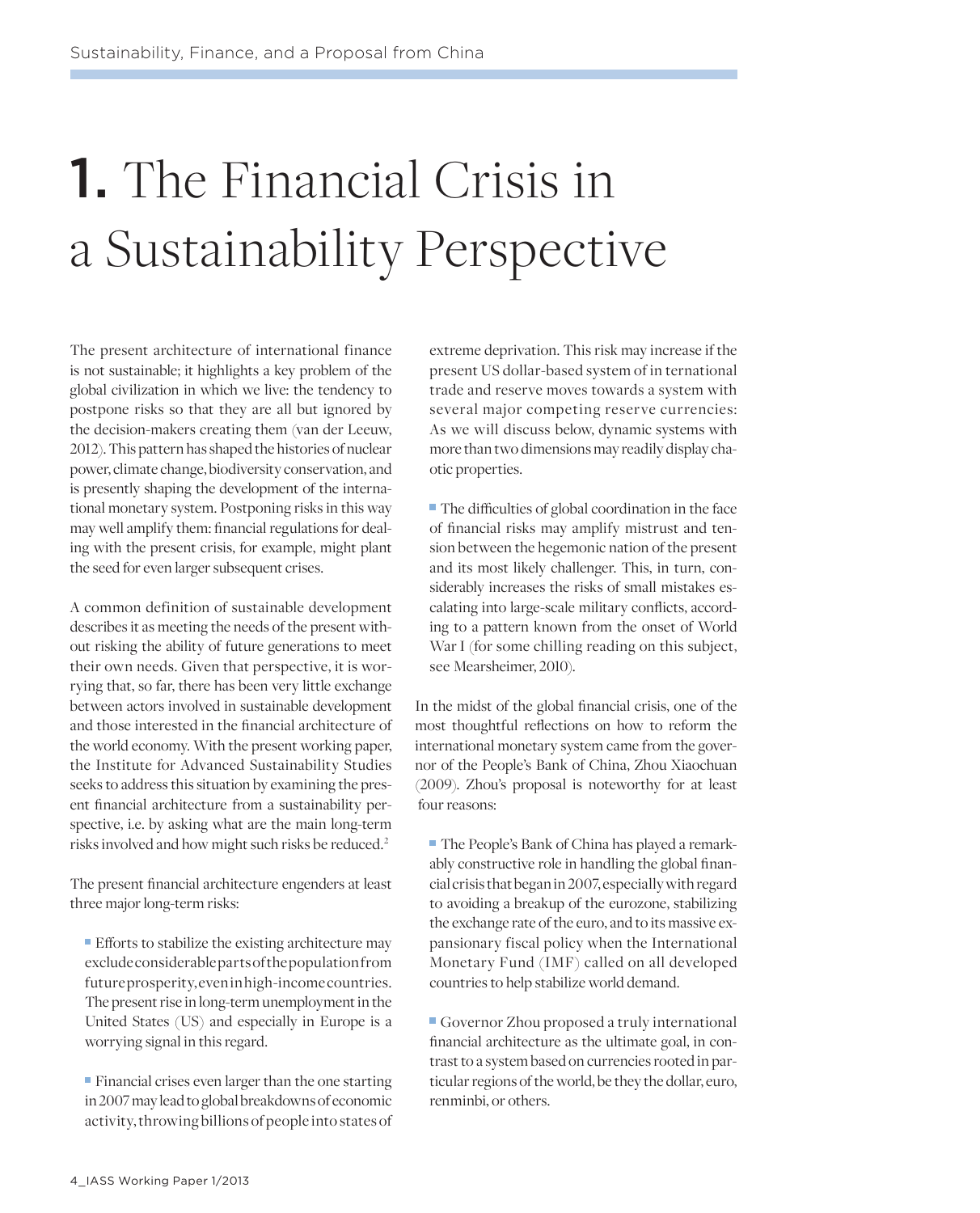■ The report highlighted the need to secure global financial stability and facilitate world economic growth.

 Governor Zhou proposed a step-by-step process that leaves a great deal of opportunity for joint learning along the way, in contrast to a suden shift to a new architecture. The initial steps involve practical measures such as strengthening the role of the SDRs (special drawing rights, presently created and managed by the IMF), for example by creating SDR-denominated financial assets. Subsequent steps are sketched-out only in general terms, taking their lead from ideas developed by Keynes during the process leading to the Bretton Woods Conference of 1944.

From a sustainability perspective, simply persisting with the existing financial architecture and hoping that future risks will take care of themselves is not a convincing option. However, it is not at all obvious what a sustainable global monetary system could look like. What is needed is a patient search for viable steps to reduce the daunting risks we have unintentionally created.

Governor Zhou proposed initial steps and signaled the willingness of China to engage in the search for an international architecture for the global monetary system. Related ideas have been advanced at the United Nations (2009) as well as by the Russian government (Iosebashvili, 2009), and Brazil (Simpkins, 2010). Zhou's proposal was highlighted by Bergsten (2009) and has received supportive comments from the IMF (2010). So far, however, the Chinese suggestion has neither been taken-up in an institutionally meaningful way, nor has it been introduced as subject of a sufficiently broad debate. There is a serious danger that the risks that became apparent with the global financial crisis will be tackled haphazardly, shunning the task of developing the global monetary system towards comprehensive stability. Zhou's proposal does not pretend to provide a master plan for how to achieve this, but it certainly provides important arguments that nobody interested in sustainable development or the global monetary system should ignore.

*2 The paper is the result of a pilot workshop for a series of events conceived by IASS and the Global Climate Forum. The series is devoted to investigating what transformations of the global financial system are required to ensure a sustainable development of humankind. We are aware of the fact that neither just one paper, nor a couple of papers will suffice to comprehensively deal with this challenge. Instead, we have written the present paper with the intention to bridge between the sustainability community and the community interested in the world financial system, and stimulate a respective dialogue.* 

*For more information about our first workshop, cf.* http://blog.global-systems-cience.eu/?page\_id=407, *and the documents stored there.*

*We want to thank all workshop participants for their contributions, which inspired us to conceive of this paper. Moreover, we want to thank Ulf Dahlsten, Dirk Ehnts, Sander van der Leeuw, Moritz Remig, Sabine Sämisch, Falk Schmidt, Peter Schmidt, Jia Lyng Tang, and Leanne Ussher for their comments, discussions, and valuable support for the paper.*

*The first print of this paper was introduced at the 2. Open Global Systems Science Conference, which took place in Brussels in June 2013. Cf.* http://blog.global-systems-science.eu/?page\_id=1388.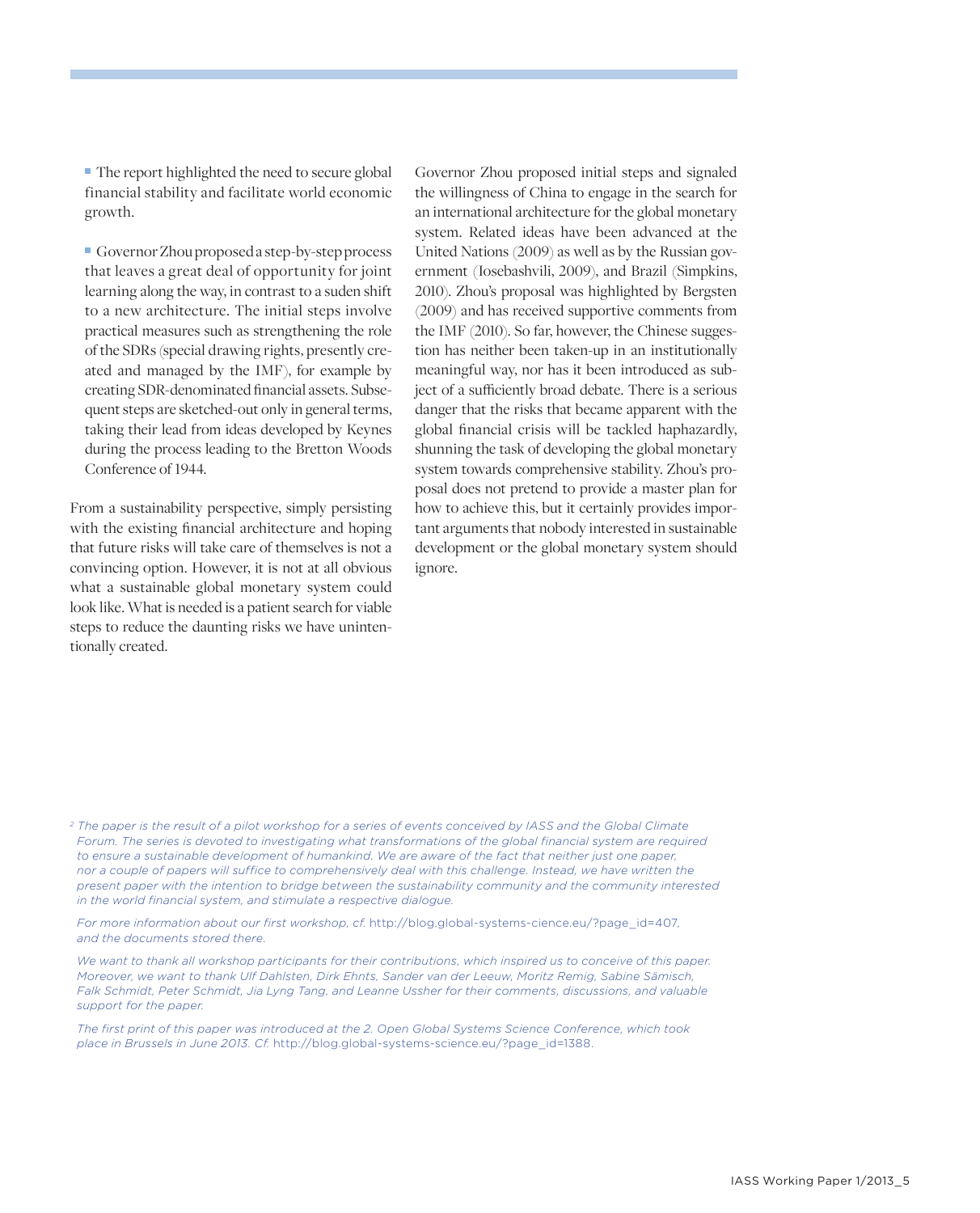### 2. Governor Zhou's Proposal

Against the background of the financial and economic crisis that began in 2007, Governor Zhou stated the ultimate objective to *safeguard global prosperity and financial stability*. He explicitly asked *what kind of international reserve currency is needed for securing global financial stability and facilitating world economic growth*.

Fundamentally, Zhou's proposal comprises four components:

- A brief analysis of the history and current state of the international reserve system.
- Short lists of beneficial features and necessary characteristics of an international reserve currency.
- A long-term strategic vision.
- A pragmatic approach, building on the IMF and on special drawing rights, for the short and medium term.

The following sections provide an overview of these four components.

#### **2.1 A brief analysis of the history and current state of the international reserve system**

According to Zhou, the frequency and increasing intensity of financial crises following the collapse of the Bretton Woods system suggest that the costs to the world of the post-Bretton Woods system may have begun to exceed its benefits. Zhou stated that the price of maintaining this system is increasing, not only for users but also for the issuers of reserve currencies.

At the core of the problem is the unresolved Triffin Dilemma, i.e. the problem that countries issuing reserve currencies cannot maintain the value of that reserve currency while providing liquidity to the world.

Historically, there were various institutional arrangements concerning reserve currencies, such as the Silver Standard, the Gold Standard, the Gold Exchange Standard, and the Bretton Woods system. Zhou held that the current system, i.e. the acceptance of creditbased national currencies as major international reserve currencies, is a rare case in history.

Zhou contrasted the current system with the Bancor proposal that Keynes suggested in the 1940s, which involved the introduction of an international reserve currency based, according to Zhou, on the value of 30 representative commodities. Zhou explicitly remarked that it was unfortunate that Keynes' proposal was not accepted, and that the collapse of the Bretton Woods system indicates that the Keynesian approach may have been more farsighted than the White approach chosen in Bretton Woods.

#### **2.2 Beneficial features of and suggestions for an international reserve currency**

Zhou stated three beneficial features of an international reserve currency:

 A super-sovereign reserve currency managed by a global institution could be used to both create and control global liquidity.

 When a country's currency is no longer used as the yardstick for global trade and as the benchmark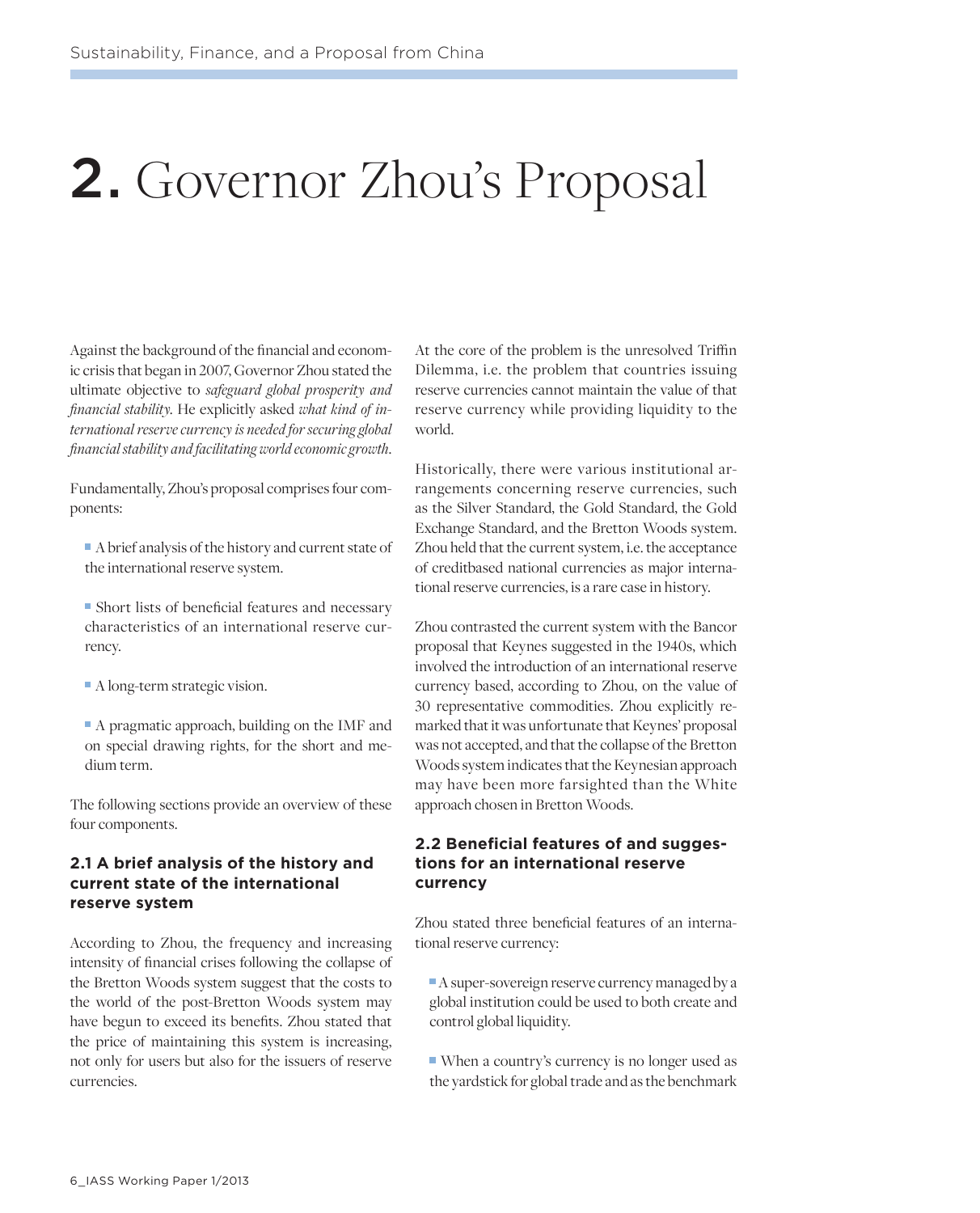for other currencies, the exchange rate policy of the country would be far more effective in adjusting economic imbalances.

 This will significantly reduce the risks of a future crisis and enhance the capacity for crisis management.

A further three properties were suggested for an international reserve currency:

- It should be anchored to a stable benchmark and issued according to a clear set of rules.
- Its supply should be flexible enough to allow timely adjustment according to changing demand.

 Such adjustments should be decoupled from the economic conditions and sovereign interests of any single country.

#### **2.3 A long-term strategic vision**

Zhou presented a long-term strategic vision for the creation of an international reserve currency that would be decoupled from individual nations and able to remain stable over the long term, thus eliminating the inherent deficiencies caused by using credit-based national currencies.

Zhou was of the opinion that the creation of an international currency unit, based on the Keynesian proposal, is a bold initiative that requires extraordinary political vision and courage, but that the establishment of a new and widely accepted reserve currency with a stable valuation benchmark may take a long time.

#### **2.4 A pragmatic approach, building on the IMF and on SDRs, for the short and medium term**

Zhou suggested that his long-term strategic vision should guide a short- to medium-term reform process designed to yield win–win results for all participants. His proposal builds on the use of special drawing rights, issued and administered by the IMF. The building blocks for the suggested reform process comprise:

 The scope of SDRs should be broadened, to enable them to fully satisfy member countries' demands for a reserve currency.

 A settlement system should be established between SDRs and other currencies.

 The use of SDRs should actively be promoted in international trade, commodity pricing, investment, and corporate accounting.

- In order to increase the appeal of SDRs, financial assets should be established that are denominated in SDRs.
- The basket of currencies forming the basis for SDR valuation should be expanded to include the currencies of all major economies.
- For valuation purposes, GDP figures may also be included as a weighting.
- The allocation of SDRs can be shifted from a purely calculation-based system to a system backed by real assets, such as a reserve pool.
- Existing reserve currencies could gradually be replaced by SDRs.
- An open-ended, SDR-denominated fund could be created. This fund should be based on market practices, allowing subscription and redemption in the existing reserve currencies by various investors, as desired.

Zhou stated that, with its universal membership, its unique mandate of maintaining monetary and financial stability, and as an international "supervisor" of the macroeconomic policies of its member countries, the IMF is endowed with a natural advantage to act as the manager of its member countries' reserves. Compared with separate management of reserves by individual countries, the centralized management of part of the global reserve by a trustworthy international institution, with a reasonable return to encourage participation, would be more effective in deterring speculation and stabilizing financial markets.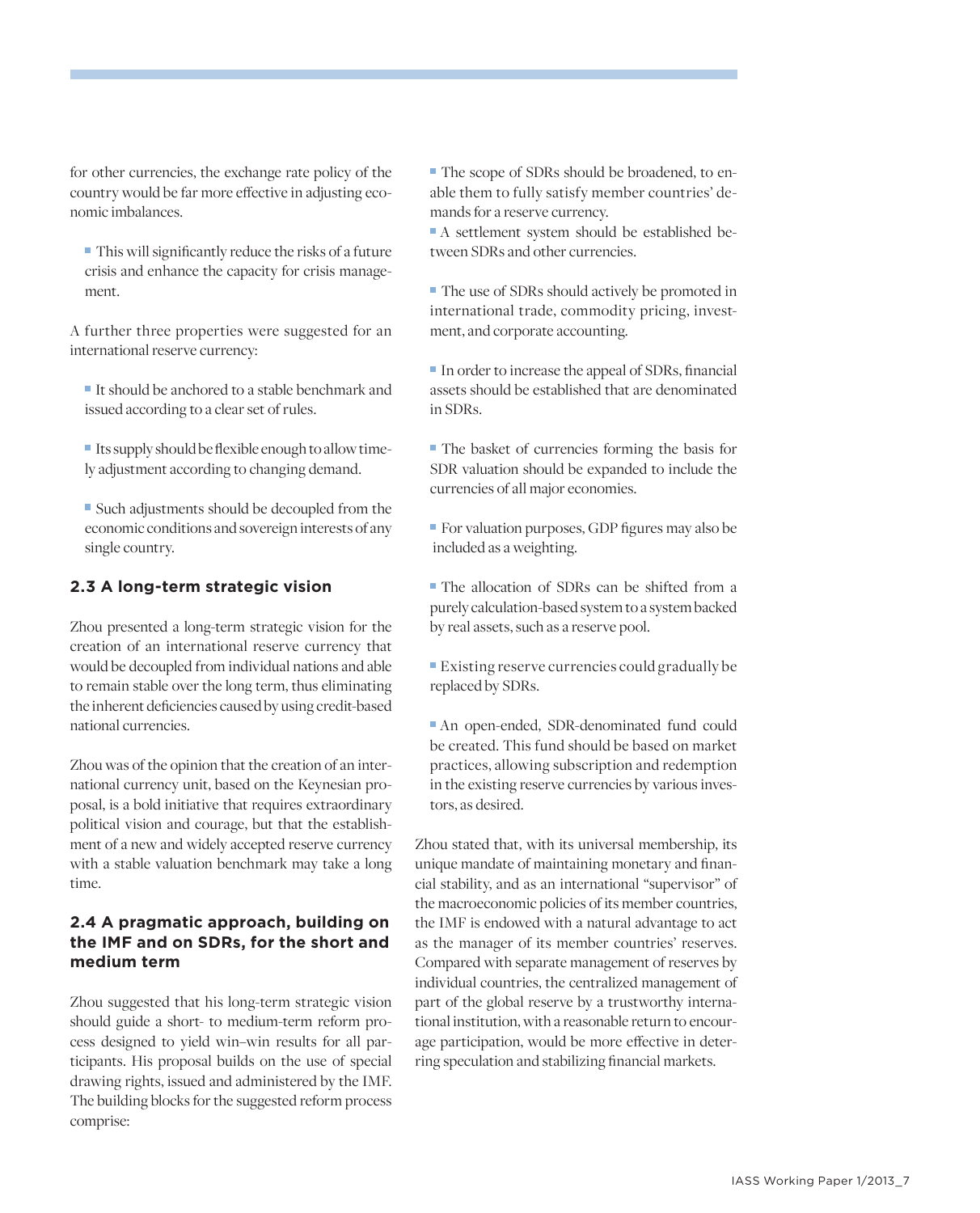# 3. Risks of Nation-based Reserve Currencies

#### **3.1 Risks of a single, nation-based reserve currency**

Stiglitz and Greenwald (2010, 6) list four problems of the current US dollar-based reserve system:

- It comes with large, unsustainable macro-economic imbalances;
- It exhibits high volatility, for example concerning exchange rates, interest rates, and access to capital;
- It has a deflationary bias, as hoarding of large reserves suppresses global demand;
- It gives rise to considerable inequity when poor countries lend to rich countries at low interest rates but borrow funds at high interest rates.

According to Stiglitz and Greenwald (2010, 18), there is now a broad consensus that the demand for large currency reserves contributes to building up global

imbalances. They list three main reasons for this demand:

- Precautionary savings in order to weather macro-economic volatility, in particular financial crises, without resorting to IMF assistance;
- Export-led models of growth, in combination with developments in trade agreements, that prohibit alternative instruments for supporting exports;
- High price-volatility of natural resources.

In the following we present some key data related to these phenomena. For the top-15 reserve currency holders in 2011, we show currency reserves from 1998 to 2011.

|                           | 1998 | 1999 | 2000 | 2001 | 2002 | 2003 | 2004 | 2005 | 2006  | 2007  | 2008  | 2009  | 2010  | 2011       |
|---------------------------|------|------|------|------|------|------|------|------|-------|-------|-------|-------|-------|------------|
| China                     | 153  | 161  | 172  | 220  | 298  | 416  | 623  | 831  | 1,081 | 1,546 | 1,966 | 2,453 | 2,914 | 3,255      |
| Japan                     | 222  | 294  | 362  | 402  | 470  | 674  | 845  | 847  | 895   | 973   | 1,031 | 1,049 | 1,096 | 1,296      |
| Saudi Arabia              | 16   | 18   | 21   | 19   | 22   | 25   | 29   | 157  | 229   | 309   | 451   | 421   | 459   | 557        |
| <b>United States</b>      | 146  | 136  | 128  | 130  | 158  | 184  | 190  | 188  | 221   | 278   | 294   | 404   | 489   | 537        |
| <b>Russian Federation</b> | 12   | 12   | 28   | 36   | 48   | 78   | 126  | 182  | 304   | 479   | 426   | 439   | 479   | 497        |
| <b>Brazil</b>             | 44   | 36   | 33   | 36   | 38   | 49   | 53   | 54   | 86    | 180   | 194   | 239   | 289   | 352        |
| Swizerland                | 65   | 60   | 54   | 52   | 61   | 70   | 75   | 58   | 64    | 75    | 74    | 135   | 270   | 331        |
| Korea, Rep.               | 52   | 74   | 96   | 103  | 121  | 155  | 199  | 211  | 239   | 263   | 202   | 270   | 292   | 307        |
| India                     | 31   | 36   | 41   | 49   | 72   | 104  | 132  | 138  | 178   | 277   | 257   | 285   | 300   | 299        |
| Hong Kong SAR, China      | 90   | 96   | 108  | 111  | 112  | 118  | 124  | 124  | 133   | 153   | 183   | 256   | 269   | 285        |
| Singapore                 | 75   | 77   | 81   | 77   | 83   | 98   | 114  | 118  | 139   | 166   | 178   | 192   | 231   | 244        |
| Germany                   | 108  | 93   | 87   | 82   | 89   | 97   | 97   | 102  | 112   | 136   | 139   | 179   | 216   | 234        |
| Algeria                   | 8    | 6    | 14   | 20   | 25   | 35   | 46   | 59   | 81    | 115   | 148   | 155   | 170   | 191        |
| Thailand                  | 30   | 35   | 33   | 33   | 39   | 42   | 50   | 52   | 67    | 87    | 111   | 138   | 172   | 175        |
| Italy                     | 54   | 45   | 47   | 46   | 56   | 63   | 62   | 66   | 76    | 94    | 106   | 131   | 158   | <b>170</b> |

*Figure 1: Total Currency Reserves per Country in Billion US dollars from 1998 to 2011*

*Source: Bundesbank*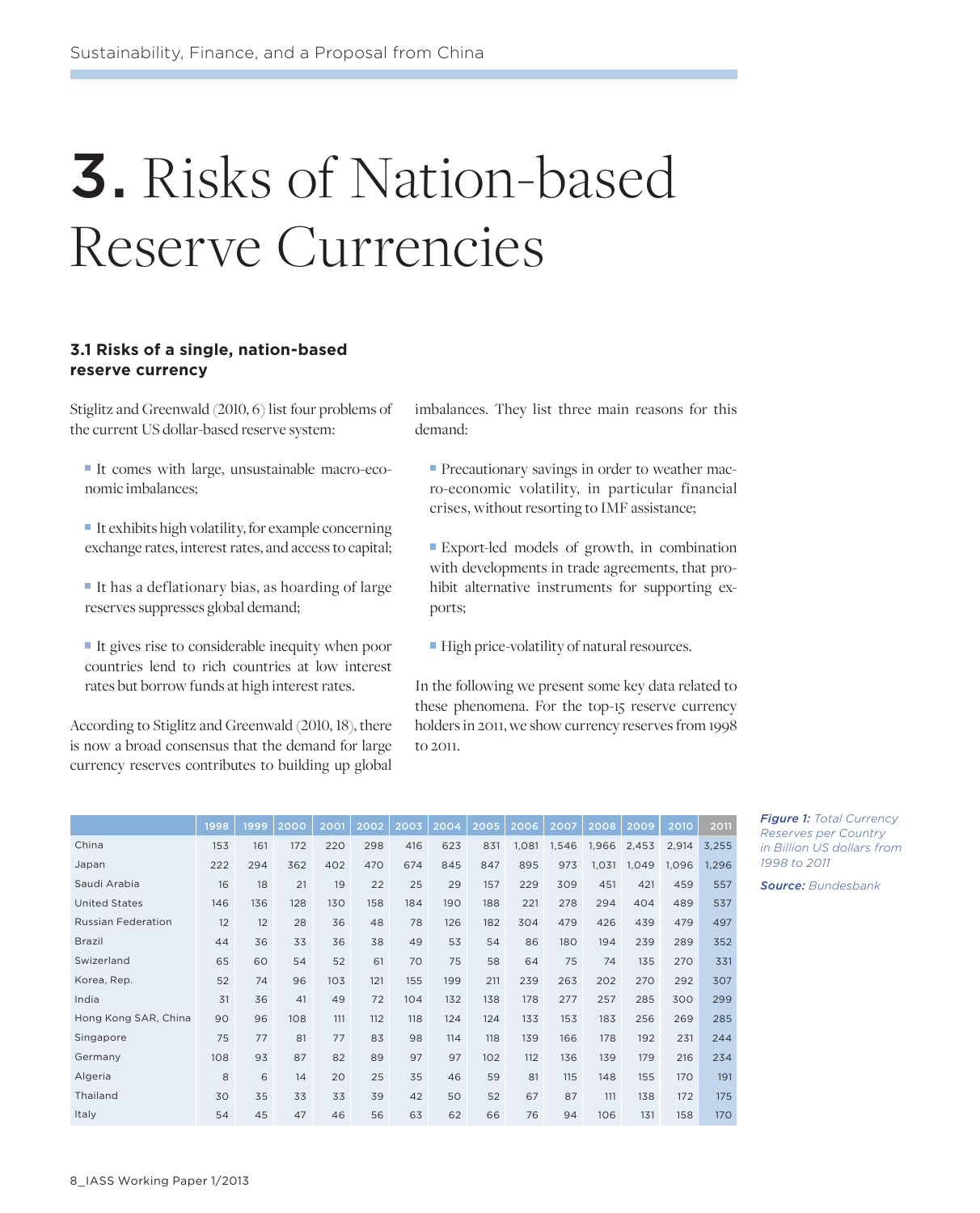Three-quarters of today's total official world reserves have been accumulated since 2000 (Helleiner, 2010, 2; Wolf, 2008), from less than \$2 trillion US dollars in 1999 to more than \$8 trillion USD in 2009. Emerging and developing countries are responsible for almost

three-quarters of this increase (Stiglitz and Greenwald, 2010, 8). From Figure 2, it can be seen that China dominates this accumulation.



Figure 3 depicts the current account balance of selected countries from 1998 to 2011; Figure 4 the current account balance of selected countries as percentage of GDP from 1998 to 2012. As can be inferred from Figures 2 to 4, the accumulation of Chinese currency reserves in absolute terms is mostly due to the size of the Chinese economy. In relative terms, the current account surpluses of Germany and China are of the same magnitude.



*Fig 3: Current Account Balances of Selected Countries 1998 – 2011 (in Billion US Dollars)*

*Source: IMF*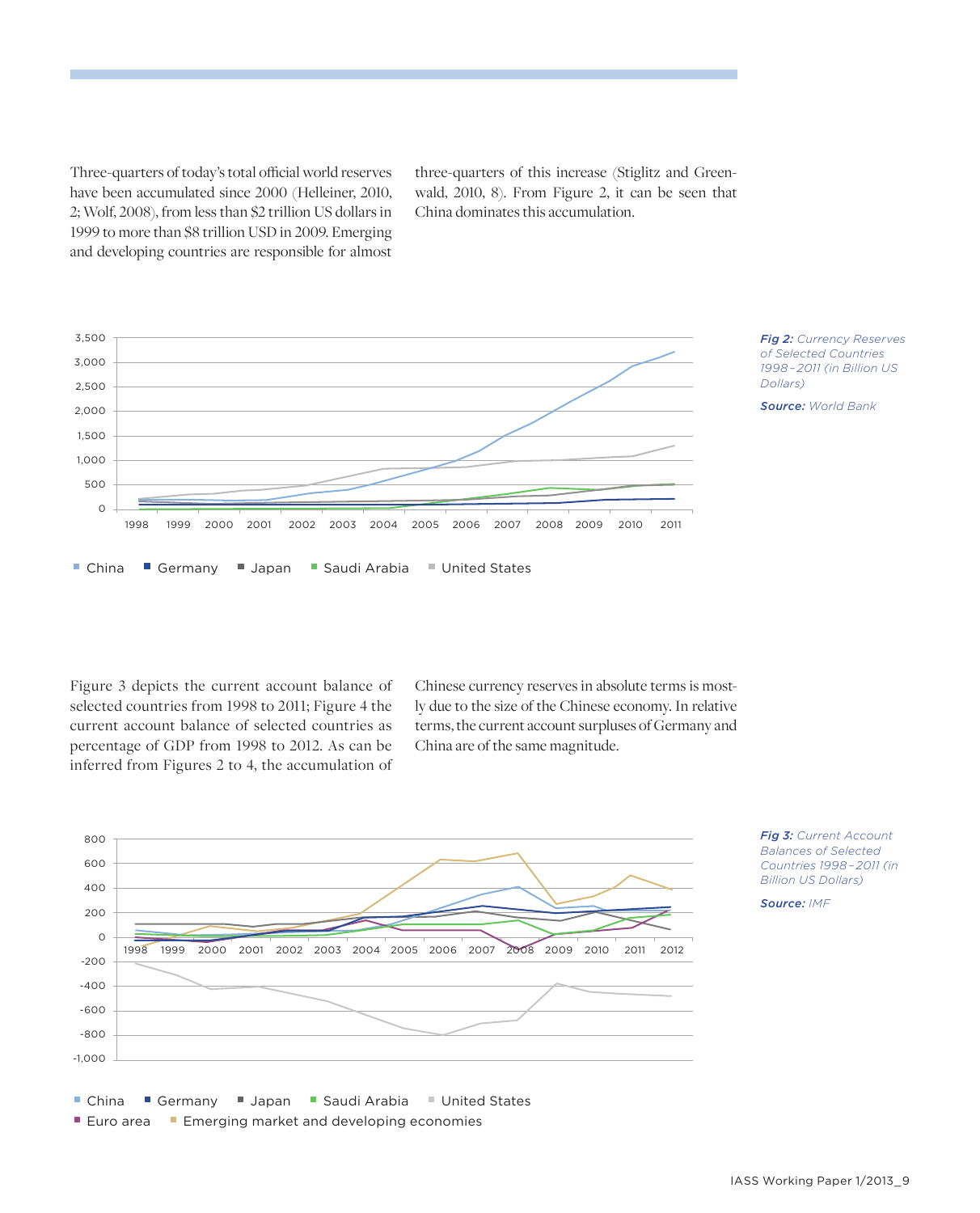



*Fig 4: Current Account Balances as percentage of GDP for Selected Countries 1998 – 2012*

*Source: IMF*

Figure 5 shows that the sum of all countries' absolute current account balances relative to GDP grew exponentially from the 1990s until the financial crisis hit.

It has declined since, but is still well above its value in the 1990s.

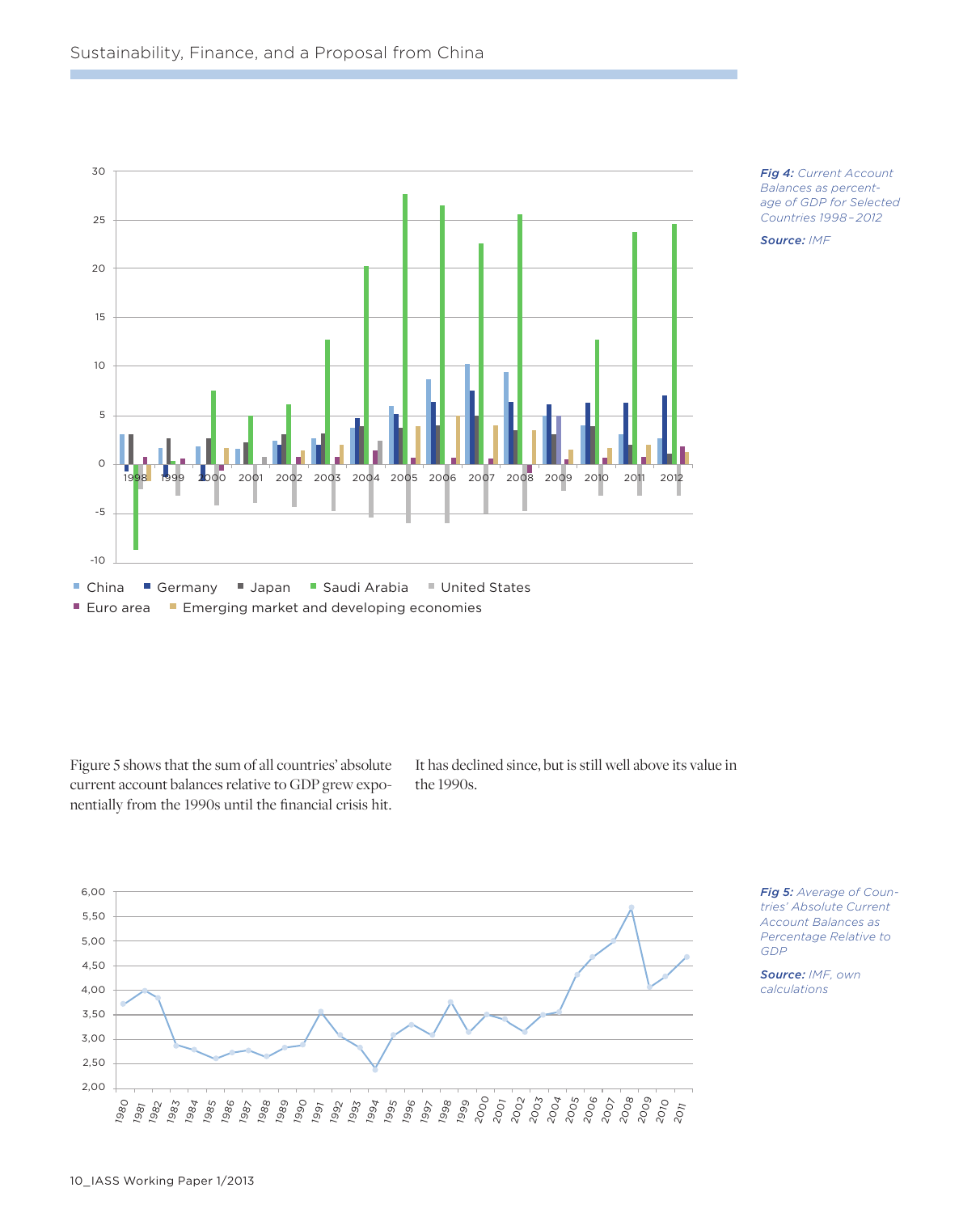According to Helleiner (2010, 2), reinvesting the growing currency reserves back into US assets helped fuel the financial bubble in the United States prior to the crisis. Many observers therefore identify our current dollar-based reserve system as contributing to the crisis (Helleiner, 2009, 2; Bergsten, 2009; Eichengreen, 2009b).

Figure 6 depicts prices of four commodity types from 1960 to 2010 (adjusted to US dollars for the year 2000). The indices of metals, minerals, and raw materials decreased from the 1960s to the Millennium. The food commodity index shows the same decline, with the exception of the early 1970s, which saw a spectacular price hike. The energy price index shows a more complicated trend: The price level shifted upward in the early 1970s, made a second upward shift in the late 1970s; then, during the 1980s, returned to the elevated price levels previously seen in the 1970s. Since the Millennium, all four indices have shown tremendous price increases. Commodity exporters benefitted from this recent price spike and were able to accumulate currency reserves.

#### **Price Index (real year 2000 US\$)** 2000=100



■ Food ■ Raw materials ■ Energy ■ Metals and minerals (including iron ore)

*Fig 6: Price Indices of Four Commodity Types (Based on 2000 US dollars)*

*Source: Fischer-Kowalski and Swilling (2011, 13)*

For Keynes, current account imbalances posed a major problem. He observed that, typically, deficit countries had to shoulder the burdens of adjustment, which led to severe political tensions on both the international and domestic levels. Moreover, deflationary adjustments in deficit countries risk severe repercussions when disruptive declines in exports from surplus countries trigger domestic downward spirals within the surplus countries. The current problems in the Eurozone are a striking example of this scenario.

In order to keep current account balances in check, Keynes conceived the *Clearing Union*, an institution that incorporated a *symmetric* adjustment mechanism, which laid the burden of adjustment evenly on surplus and deficit countries (more information about the Clearing Union and its embedding in a wider concept will be given in chapter 4.3). Neither the Clearing Union nor any other mechanism for keeping current account balances in check was implemented internationally or within the Eurozone; therefore, it should not come as a surprise that large-scale current account imbalances could develop in both settings.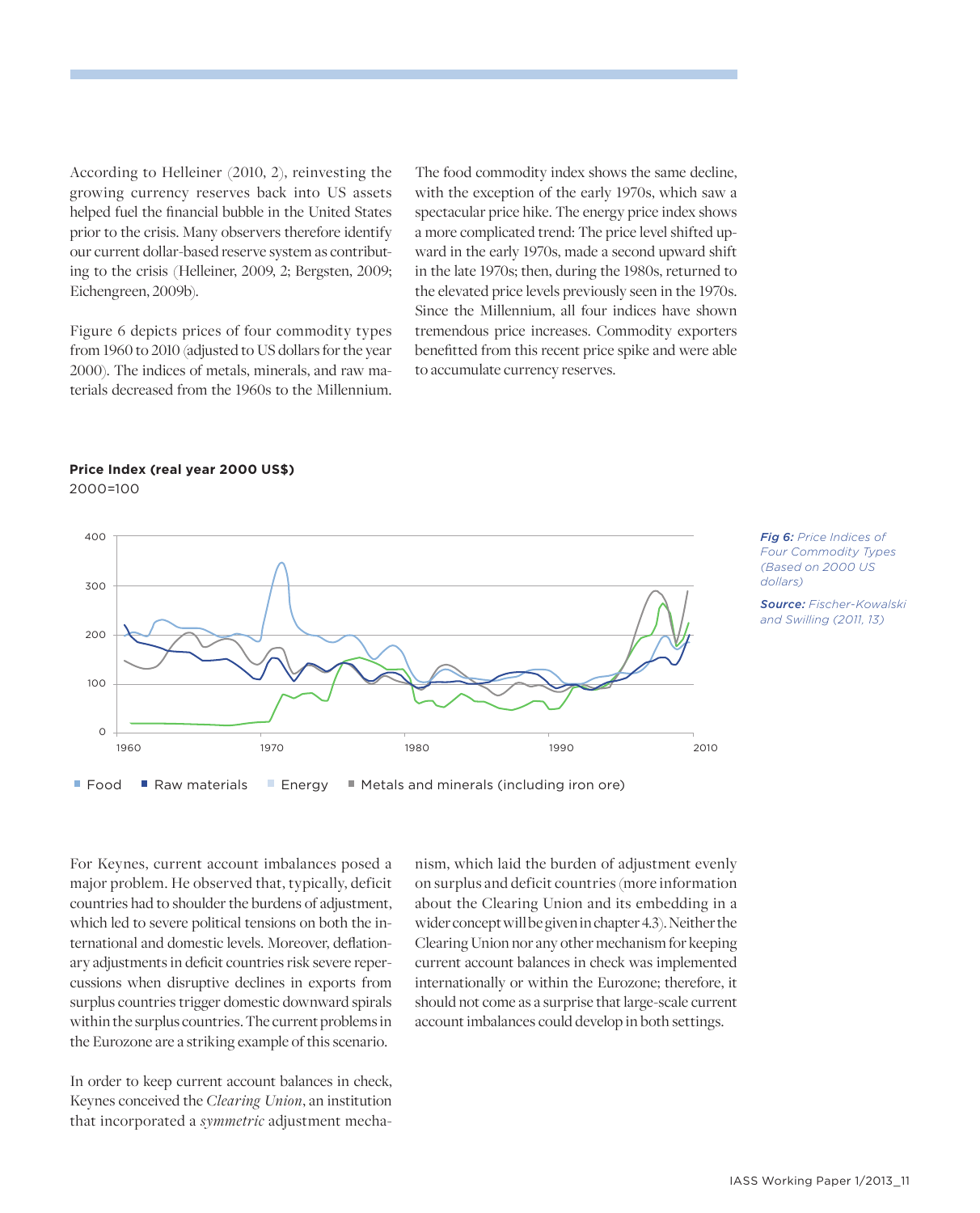Ocampo (2010, 1) proposed that, before the financial crisis hit, although global imbalances and growing US net liabilities had been identified as potential problems for global financial stability, few commentators identified a problem within the global monetary system per se. Among those few, the concerns raised by Ocampo himself (Ocampo et al., 2007, ch. IV) were informed by the United Nations (2005), Ocampo (2007 – 8), and Stiglitz (2006, ch. 9).

#### **3.2 Additional risks of multiple nationbased reserve currencies**

Historically, there was generally just one reserve currency. 3 Even after the breakdown of the Bretton Woods system, the dollar was retained as the dominant global reserve currency. This has given way to a widespread belief, among both the general public and currency experts, that the dollar will give way to a *multi-polar world reserve system* in which several national currencies will simultaneously serve as reserve currencies. This, at least, was the general mood when high-ranking experts met at Columbia University in 2009 to discuss the future world reserve system (Friedrich-Ebert-Stiftung et al., 2009), although some clearly voiced different preferences. 4

However, it is not clear whether a multi-polar system of several national reserve currencies would provide a stable setting. The UN Commission of Experts on Reforms of the International Monetary and Financial System (United Nations, 2009) and Williamson (2009b), among others, voiced concern that a multi-polar system would be fundamentally unstable (Wyplosz, 2010, 12). Stiglitz and Greenwald (2010, 3) also suggested that a twoor three-currency reserve system could be even more unstable and volatile than today's dollar-based system. In contrast, Eichengreen (2009a) contended that the bipolar dollar/sterling system that prevailed before World War I and during the 1930s was not particularly unstable (Wyplosz, 2010, 12). However, it is important to note that, at that time, the historical influence of the gold standard (with its own inherent problems) still provided a unipolar reference.

The question of the stability of a multi-polar world reserve system relates to the *three-body problem* of celestial mechanics. The mathematical theory of dynamic systems predicts that, in time-continuous systems, deterministic chaos can basically arise once a system is enlarged from two state variables to three and more; i.e. the state space of a system under scrutiny becomes at least three-dimensional. It is a useful metaphor that the solar system is stable over geological timescales only because the sun is much larger than the planets, and these are much larger than their moons.

A responsible approach to risk management should take seriously that, as long as the definitive dynamics of a potential multi-polar world reserve system remains unknown, the possibility of seemingly erratic large-scale macro-economic oscillations cannot be ruled out. We particularly caution against deducing the stability of a system with more than two currencies from the alleged stability of a two-currency system.

Economically, the instability of a system of reserve currencies is related to sudden shifts in *"animal spirits"* (a notion Keynes used for a spontaneous urge to action rather than inaction; cf. our Keynes quote in chapter 5.1) and the expectations of economic actors. In combination with large-scale macro-economic imbalances, disruptive economic dynamics can ensue. A striking example is the potential for a sudden shift from the dollar to the renminbi concerning international reserve holdings (Helleiner, 2010, 6; Kirshner, 2009). This would cause a sudden devaluation of dollar assets among all creditors of the USA. In value, China would lose substantial proportions of its currency reserves. Moreover, a sudden appreciation of the renminbi would impact on the competitiveness of Chinese exports, causing a negative demand shock from collapsing exports. There is the risk that such a shock would propagate throughout Chinese society via large-scale job redundancies within the export sector, which could substantially destabilize Chinese society. However, also for the US economy, such a sudden shift could disrupt the inflow of foreign capital that, in recent decades, has replaced domestic deposits as a core mechanism of funding the US economy (for this replacement effect, cf. Schularick and Wachtel, 2012).

Even in the absence of large-scale current account imbalances, countries can become victims of stabili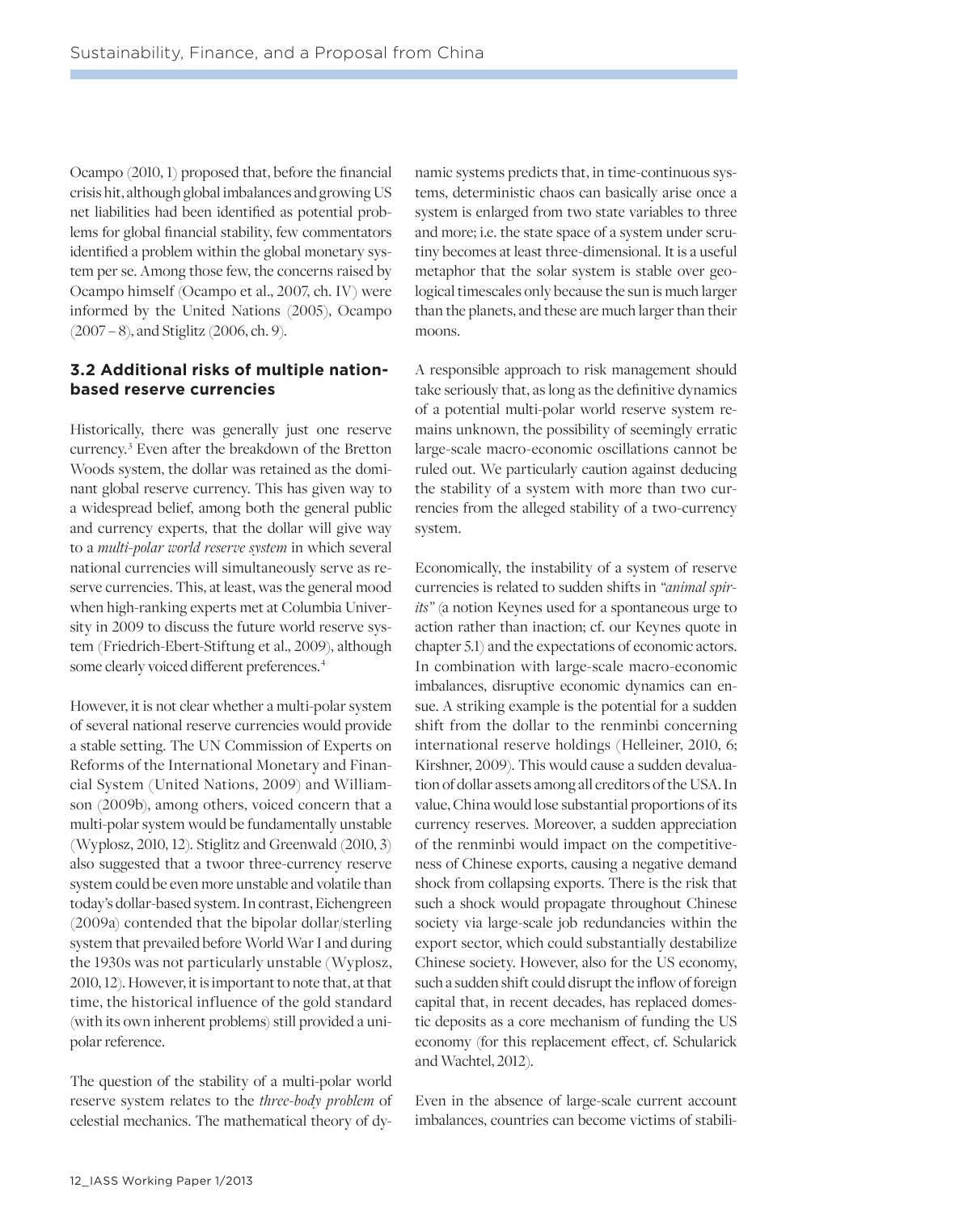zation policies employed by nations that are emitting reserve currencies. A striking example is the stabilization policy of the US Federal Reserve (Fed) under Paul Volcker in the 1980s. In order to tackle domestic US inflation, the Fed substantially increased interest rates. The rise in interest rates propagated to other economies and impacted on their growth dynamics. This mechanism can also work in the opposite direction, when low interest rates and/or mistrust in specific reserve currencies force other currencies to lower their interest rates in order to avoid large-scale inflows of capital and subsequent

appreciation of their currencies, which would worsen their competitive position. These low interest rates can cause substantial inflationary dynamics, or fuel speculative asset-price bubbles within these countries.

There are, therefore, many possible scenarios for disruptive economic dynamics in a multipolar world reserve system. Without substantial further investigation, it is highly speculative to assume that this would provide a stable setting.

# 4. Bretton Woods: The Road Not Taken

#### **4.1 Complexities of the Bretton Woods process**

Governor Zhou proposed that an international reserve currency should be anchored to a *stable benchmark.* He expressed regret that the possibility to implement an international currency (the Bancor, which according to Zhou was based on the value of 30 representative commodities) was missed at Bretton Woods.<sup>5</sup> The relationships between the Bancor idea and commodity markets are complex, as are the related views and actions of Keynes. Both are highly relevant to any attempt to develop the global monetary system in a sustainable way.

In the days of the Bretton Woods Conference, the political institutions of the USA and the UK had entrenched but divergent ideas about how post-war global financial governance should be organized. In 1943, Keynes led a British delegation that met several times with a US delegation led by Henry Dexter White in order to draft a joint paper that was intend-

*3 In his proposal, Zhou himself refers to this stylized fact of economic history. The World Bank comes to the same conclusion (World Bank, 2011, 129). Remarkably, Eichengreen (2007) holds a different view.*

*4 As an outcome of this workshop, the* Journal of Globalization and Development *published a series of articles in the second issue of volume 1: Stiglitz and Greenwald (2010), Cooper (2010), Helleiner (2010), Kenen (2010a), Ocampo (2010), Williamson (2010b), and Wyplosz (2010). Williamson (2010a) provides an introduction and overview of these articles.* 

*5 At the time when the Zhou proposal was published, this description of the Bancor was in accordance with the definition given in Wikipedia. According to the Wikipedia history, the text was substantially edited on 23 September 2011. Since this date, the respective Wikipedia entry no longer mentions a link of the Bancor to commodities (Our thanks go to Leanne Ussher for making us aware of this). By personal observations, we have encountered substantial confusion about the relation of Keynes' Bancor concept to commodities. In this section, we hope to somewhat reduce that confusion.*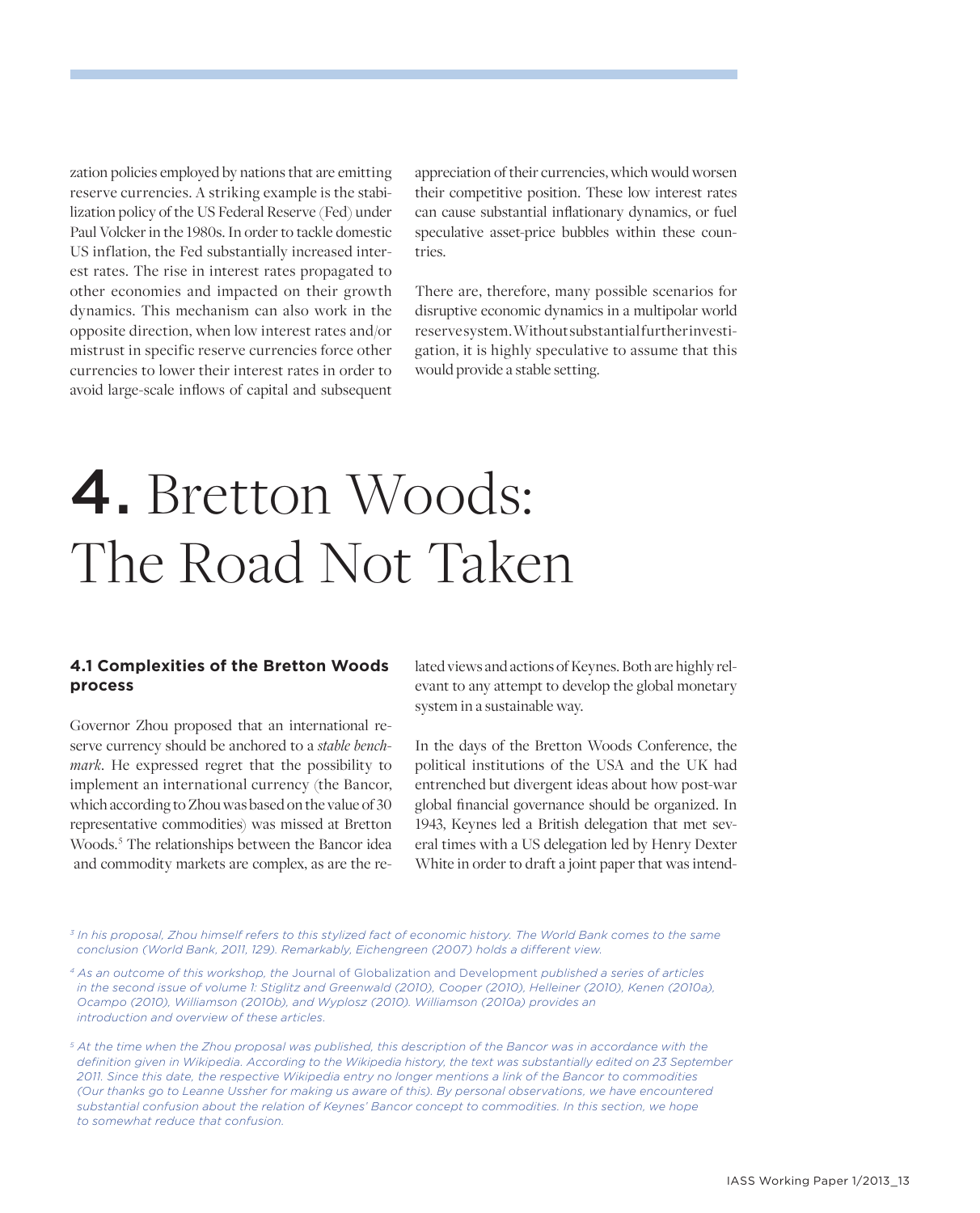ed to outline post-war global financial governance. The delegations found that some of their positions were irreconcilable at that time. In order to save the negotiation process, the resulting joint paper deliberately included sufficient ambiguity to represent the positions of both sides. Moreover, the situation within both countries was politically complex. Both within the respective governments and legislative chambers, and between these institutions, competing interests and positions fought against each other.

The preparations for the Bretton Woods Conference comprised three parallel tracks concerning issues of currency, commerce, and commodities. Delays in the complex negotiation processes within and between the US and UK political systems concerning the issues of commerce and commodities led to several situations in which political constraints forced Keynes to omit essential details from documents or speeches concerning the currency issue, which rendered them rather opaque and difficult to understand.

#### **4.2 Commodities as benchmarks of currency value**

In currency theory, two mechanisms have been established for linking a currency to what we can interpret as a benchmark, i.e. *pegging* a currency to a benchmark, and *backing* a currency by specific assets.

Pegging a specific currency to a specific benchmark means that one unit of this currency is supposed to match the chosen benchmark. This benchmark can be another currency, the price of a specific commodity, or a price index of a basket of commodities; generally, it takes the form of an index that can be based on various items.

Backing a currency by specific assets means that the currency and asset are basically exchangeable. Historically, this typically meant that a holder of this currency could redeem a specified amount of the linked asset from the issuer of the currency upon presentation of the currency; the classical examples are paper currencies backed by gold or silver reserves. For a sustainable currency, the asset by which it is backed must hold intrinsic value.

Practically, this means that economic agents must expect that these assets can serve as stores of value and be liquid under all practically conceivable future circumstances.

The notion of *commodity buffer stocks* refers to the use of commodity storage for economic stabilization. Specifically, commodities are bought and stored when there is a surplus in the economy, and they are sold from these stores when there are shortages in the economy. The institutional buying, storing, and selling of commodities by a major actor (for example a government) can take place for one commodity, or a basket of commodities. The stock of stored commodities acts as a buffer against price volatility. When a basket of commodities is stored, stabilizing the prices of these commodities can in turn stabilize the general price level of an economy.

The use of commodity stocks to buffer fluctuations is an ancient idea. For instance, the Bible (Genesis 41 – 47) tells how the Egyptians learned to store food during the seven years of plenty, and to then release it during the seven years of famine. Classical China also operated commodity buffer stocks – particularly during consolidation under the Sui Dynasty in the 7<sup>th</sup> century AD. There is also much evidence that many other civilizations throughout the world have operated commodity stock schemes to promote economic stability.

Henry A. Wallace, US Secretary of Agriculture under F. D. Roosevelt, brought these ideas to North America. Wallace had learned (from Chen, 1911) that in China, as early as 400 BC, buffer stocks were used to dampen price oscillations; and that in 54 BC, Keng Shouchang came up with the notion of *Cháng píng cāng (*常平倉*)* , which Chen translated as *constantly normal granary.* Wallace seems to have coined the term *Ever-Normal Granary* in his own writings (cf. Bodde, 1946, 415).

In 1937, investment legend Benjamin Graham planned to back the US dollar with a basket of commodities and stabilize a price index of this basket. Benjamin Graham and David Dodd's 1934 book on *value investing* remains the *'Bible'* of Wall Street; however, it is now largely overlooked that Graham applied his idea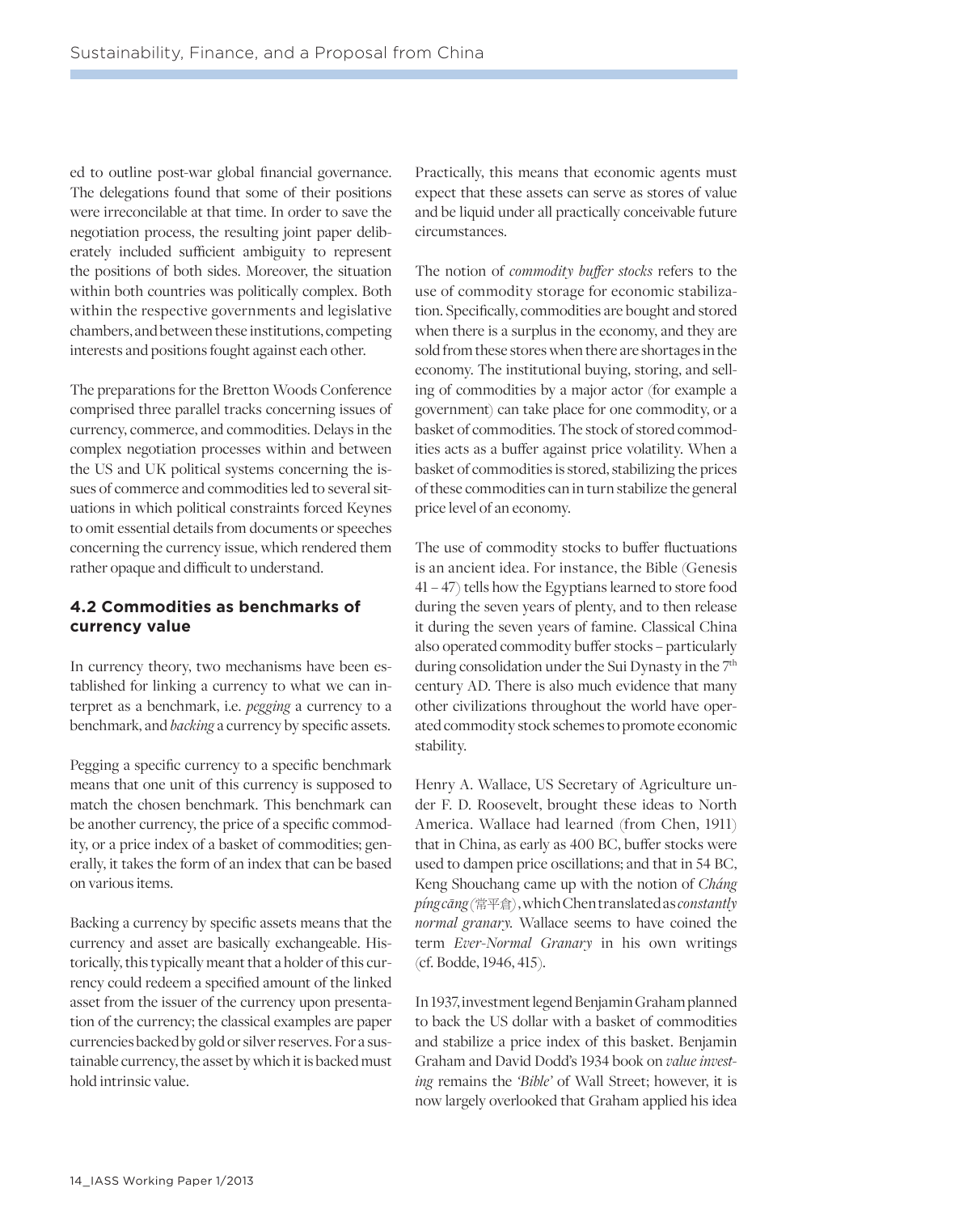of *intrinsic value of assets* not only to micro-economic questions, but also to macro-economics.

In 1941 and 1942, Frank Graham, professor of economics and international finance at Princeton, suggested establishing an international commodity reserve currency (Graham F., 1941; 1942). In 1943, F.A. Hayek praised the proposals for a commodity reserve currency by both Grahams and advocated establishing an international commodity reserve currency backed by a basket of commodities (Hayek, 1943). In 1944, Benjamin Graham extended his proposal from the national to the international level and proposed an international commodity reserve currency (Graham B., 1944).

Also in 1944, the two Grahams joined forces to form the *Committee for Economic Stability*, which included a number of other academics, Wall Street practitioners, and government policy makers. This group formally submitted a proposal to the Bretton Woods Conference that a commodity reserve currency be added to the planned IMF charter. 6

#### **4.3 Keynes' comprehensive approach to global financial governance**

Already in 1941, Keynes had developed a proposal for global financial governance comprising four international post-war institutions (cf. Moggridge, 1980; Ussher, 2012):

- An international clearing union ICU;
- A reconstruction and relief organization;
- An international police force;
- An international commodity corporation ICC.

Keynes had the ambition to foresee a comprehensive approach to post-war global financial governance. He conceived the four institutions as complementing each other and addressing the most important problems, as he perceived them, including:

 $\blacksquare$  To overcome the deflationary gold standard;

 To create a form of global financial governance that would support prosperity and economic growth for all nations;

■ To stabilize the global economy and keep global current account balances in check;

■ To allow countries discretion for their domestic fiscal and wage policies;

 In case actual current account imbalances became excessive, to have a symmetric mechanism to allocate the burden of adjustment equally on surplus and deficit countries;

 To help war-torn countries (both victors and vanquished) recover from the devastation of the war;

 To help the UK deal with its enormous debt burden accrued from financing the war;

 $\blacksquare$  To keep price oscillations in commodity markets within acceptable bounds.

Central to Keynes' approach was to implement the banking principle for an international reserve currency, i.e. real credit money, issued by the Clearing Union. For this currency, Keynes eventually coined the notion *Bancor*. Keynes aimed to eventually decouple Bancor from gold by introducing an asymmetric scheme: Gold buys Bancor, but not the other way around; i.e. gold would no longer have been redeemable.

Keynes intended to use this credit money to finance stockpiles of several key commodities. The latter aimed to stabilize commodity prices and enhance the liquidity of commodities with the goal of stabilizing the purchasing power of commodity-producing countries; this would entail (via stabilizing their demand for manufactured goods) also stabilizing the industrial production of exporting countries. Moreover, the buffer stocks would allow for a counter-cyclic stabilization policy and thus supplement public works financed by deficit spending.

*6 Unfortunately, this document has never been published (Ussher, 2012, 14).*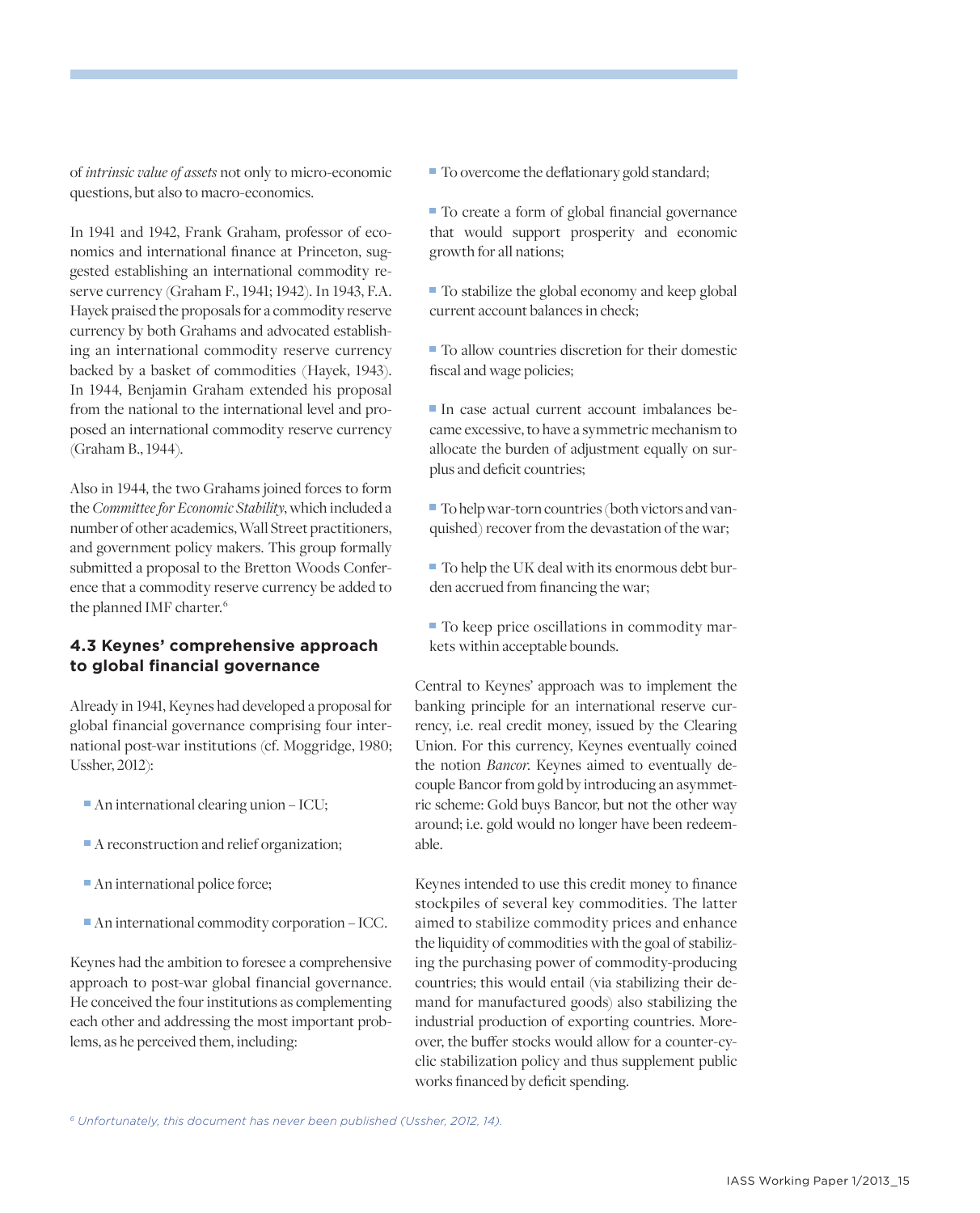Due to his ill health and strategic focus on the currency negotiations, Keynes remained in the background of the commodity negotiations. His most visible contribution was the proposed *Finance of Buffer Stocks*, which presented a practical mechanism to partially back the dollar with commodities (Keynes XXVII, 197).7 That proposal met opposition from the Bank of England.

Remarkably, in 1942, the White plan also incorporated the idea of buffer stocks (Keynes XXV, 165). In 1944, as a result of American proposals, negotiations on commodities, trade, and employment were merged into one negotiation stream with the goal of creating the International Trade Organization. Proposals circulated in these negotiations contained provisions for inter-governmental commodity agreements, which were non-committal on buffer stocks and generally anti-restrictionist in tone. The proposals represented a series of guidelines for such agreements, but lacked the detail of Keynes' earlier proposals. The International Trade Organization never took off, but provisions for commodity agreements remained in the General Agreement on Tariffs and Trade (GATT) and in the March 1947 guidelines of the Economic and Social Council of the United Nations for its Interim Committee for International Commodity Agreements (Keynes XXVII, 199).

#### **4.4 The Bretton Woods outcome**

As previously outlined above, the Bretton Woods negotiations involved a complex process. Years of preparations preceded the conference at Bretton Woods, and the conference itself gave rise to further complex negotiations. Although detailed discussion of this process is beyond the scope of the present paper, some words on the strategic setting seem appropriate, particularly in view of the possibility that, in the 21st century, China will replace the US as the most influential global economy.

On a very strategic level, it was clear when Bretton Woods was negotiated that the world financial center was shifting from London to New York. As the war efforts were essentially financed by the USA, this left the US as creditor to a highly indebted UK. In the US, one important faction had the strategic goal of establishing a global financial governance scheme with

the dollar as world reserve currency and eliminating trade restrictions, which primarily meant pushing back the British Empire. Dollar dominance and a free trade regime thus attacked the vested interests of the UK and the Commonwealth. The other important US faction was the isolationist community. This presented the British with a delicate challenge: When fighting the American thrust for dominance, they faced the risk of strengthening the isolationist faction in the US. However, it was clear to Keynes that US withdrawal, as happened after the First World War, would be disastrous for Europe and the UK. Together with high indebtedness to the US, this put the UK in a very weak negotiating position. Felix (1999, 273) summarized it accordingly:

*"By the time of the Washington meeting, the Realpolitiker Keynes had bowed graciously to US power. In April 1943 he put it this way to Frederick Phillips at the Treasury: 'I have been quite conscious that we were in a sense propagating for the Harry White scheme by pressing the Clearing Union the way we have.' With perfect vision he saw that the details were not as important as an American commitment: 'The real risk is that there will be no plan at all and the Congress will run away from their own proposal.'"*

In February 1944, in a letter to the Chancellor of the Exchequer, Keynes very lucidly sketched the strategic alternatives: i) A sterling currency bloc; ii) An Anglo-American currency bloc offered as an international scheme; iii) The dominance of the dollar. In the UK, the political debate discussed the choice between options i) and ii), whereas in the US, the debate concerned ii) and iii). The US would not allow i), and the UK would not be strong enough to support i). Keynes concluded that ii) was the only way of avoiding iii), and was very outspoken on this issue:

*"No one seriously supposes that we can form a currency bloc, which discriminates against American exports, and simultaneously ask America for large-scale financial assistance on easy terms for the purpose of providing this currency bloc with resources."* Keynes (XXV, 410f).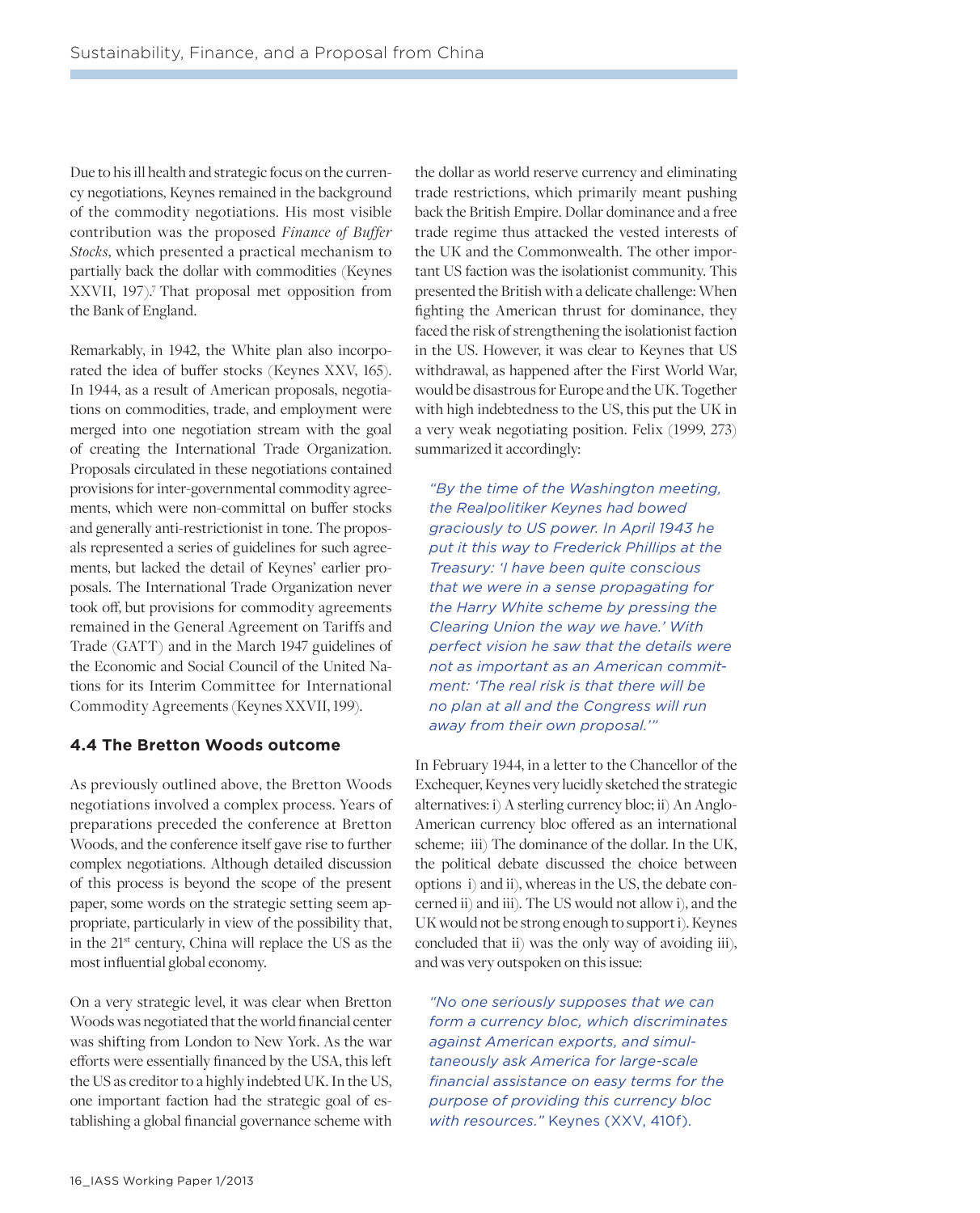For a long time, Keynes believed in the viability of option ii), and conceived the Clearing Union accordingly. In his alternative plan, White used the notion of *Unitas* for the international reserve currency.  8 While Keynes still believed that *Unitas* represented a truly supra-national reserve currency, White had already secretly replaced the term *Unitas* with the term *dollar* in those versions of his documents that were submitted to the US Treasury, while still using the *Unitas-*versions in the negotiations with the British.

At the Bretton Woods Conference, White masterly orchestrated a conference process that essentially approved the US plans and outmaneuvered the British delegation led by Keynes. The UK Parliament did not want to accept the outcome of the conference but faced an ultimatum by the US government, which linked British acceptance of the Bretton Woods outcome to the granting of badly-needed loans.

For Keynes, the negotiation process culminated in March 1946 at the Savannah Conference, which saw the inauguration of the IMF and the World Bank. Keynes worked hard for the goal of locating these new institutions at New York, but failed. In a letter to Richard Kahn, a Keynes scholar and economist colleague at Cambridge, he openly voiced his severe disappointment about the outcome of the political process:

*"The Americans have no idea how to make these institutions into operating international concerns, and in almost every direction their ideas are bad. Yet they plainly intend to force their own conceptions through regardless of the rest of us. The result is that the institutions look like* 

*becoming American concerns, run by gigantic American staffs, with the rest of us very much on the side-lines. I am sure that when they get down to operations things will not work out as they are expecting. Perhaps it is only at that stage that criticism will become effective. At present I can only say that I am pretty pessimistic. The Americans at the top seem to have absolutely no conception of international cooperation; since they are the biggest partners they think they have the right to call the tune on practically every point. If they knew the music that would not matter so much; but unfortunately they don't."* Keynes (XXVI, 217).

*<sup>7</sup> In this paper, for convenience of reading, we reference all volumes of the* Collected Writings of John Maynard Keynes *in this format. Please note that in our list of references, we include them in the appropriate bibliographical format. For Keynes XXVII this is: Keynes, J. M. (1980): Activities 1940 – 1946: Shaping the Postwar World: Employment and Commodities,* The Collected Writings of John Maynard Keynes, *Volume XXVII, edited by D. Moggridge and E. Johnson, Royal Economic Society, Cambridge: MacMillan and Cambridge University Press.*

*<sup>8</sup> In March 1943, Keynes compared his plan with that of White, cf. Keynes XXV, 215.*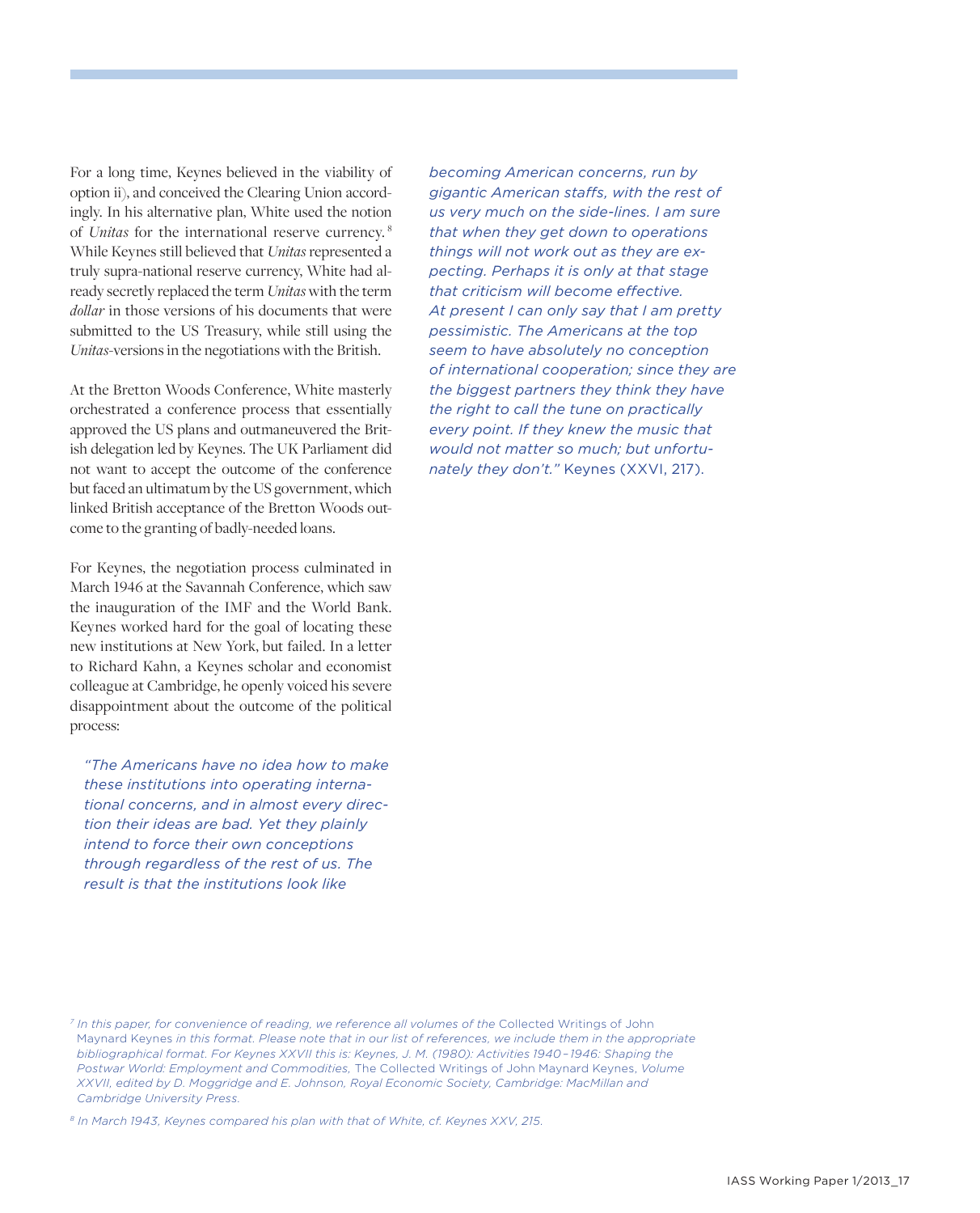# **5.** Rethinking the Global Financial System

#### **5.1 Speculation and systemic risk**

In the past two decades, many aggregates of the financial sector saw considerably higher growth rates than those of the real economy. Figure 7, for example, depicts daily crossborder payments and world trade from 1980 to 2010; Figure 8 shows German GDP and banking assets from 1950 to 2010.





*Source: BIS, via Lietaer (2012, 50)*

Dolby Cross-border Payments Vorld Trade



*Figure 8: German Nominal GDP and Total Banking Assets from 1950 to 2010 (in Billion Euros)*

*Source: Bundesbank, total assets of all German banks, time series OU0308, GDP www.destatis.de. Peetz and Genreith (2011, 42)*

GDP Banking assets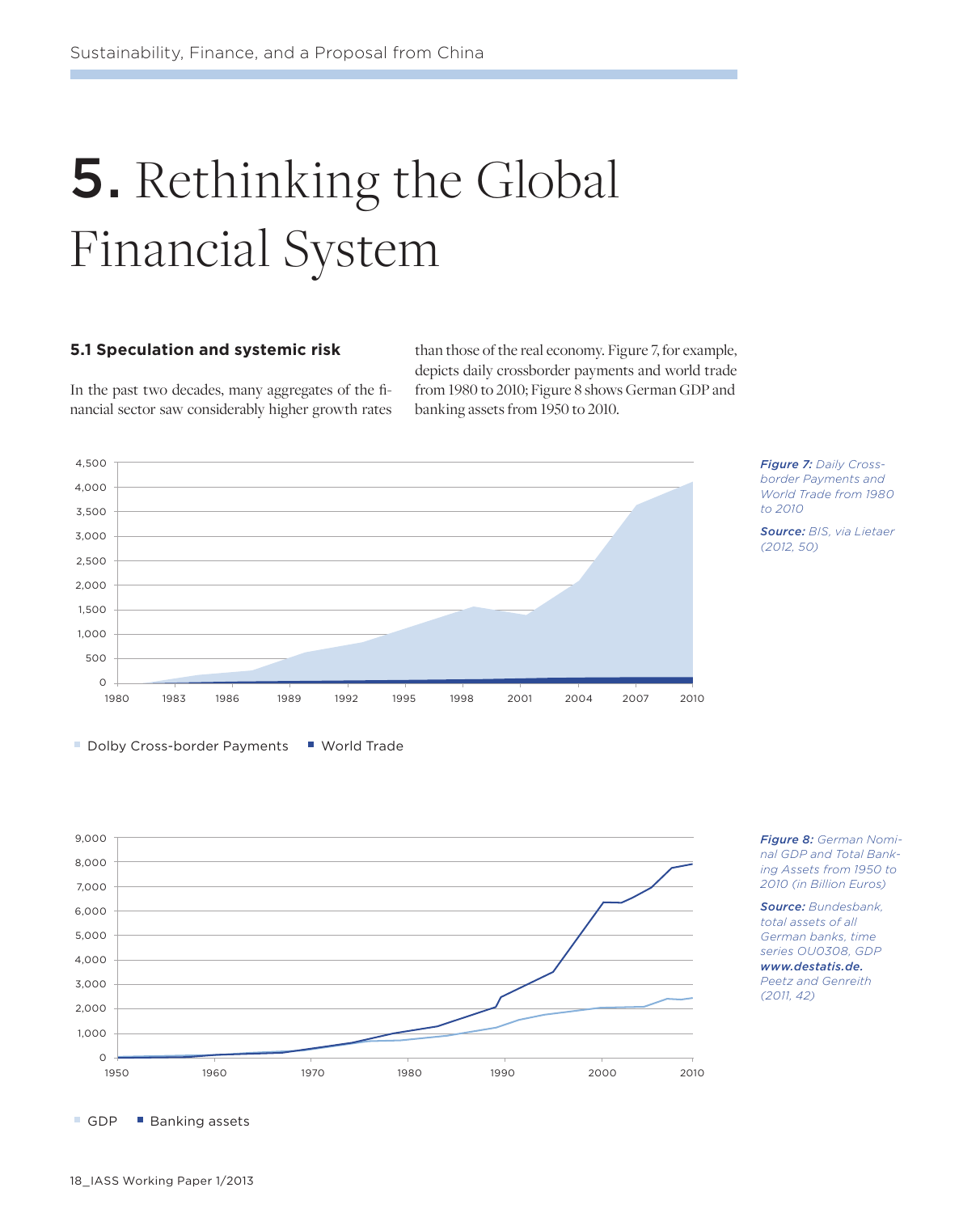A heated debate is ongoing about why financial aggregates grew much faster than real aggregates. Schulmeister (2010) lucidly contrasted two schools of thoughts concerning financial markets, which he called the "fundamentalist hypothesis" and the "bull– bear hypothesis." The fundamentalist hypothesis builds on Friedman (1953) when assuming that speculation is essentially stabilizing, which means that it moves prices smoothly and quickly to a single fundamental equilibrium. Moreover, endogenous overshoot caused by excessive speculation does not exist. Any deviation of asset prices from their fundamental equilibrium is due to exogenous shocks and, hence, is only a temporary phenomenon. In this extreme view, the emergence of news and shocks follows a random path, as do asset prices. Therefore, speculation techniques based on past prices cannot be systematically profitable (otherwise the market would not even be "weakly efficient").

According to the bull-bear hypothesis, financial markets are driven by endogenous dynamics originating from the interference of heterogeneous actors, market moods, and social factors. As a result, prices develop in irregular cycles around a fundamental equilibrium without any tendency to converge towards this level.

Keynes is widely perceived as Friedman's counterpart, and is associated with what Schulmeister calls the bull-bear hypothesis. In Keynes' thinking, endogenous economic dynamics and the tools for keeping them in check played a prominent role. Combining Keynes' thinking with the richness of tools developed in the theory of dynamic systems since his time seems a straightforward and promising approach.

It is from this perspective that we introduced the three-body problem of reserve currencies in chapter 3.2. This problem may give rise to tremendous challenges for actual policy, because it may turn out that, mathematically, the equilibrium of financial markets is a strange attractor in a phase space of at least three dimensions. Alternatively, it may turn out that economies may be characterized by sudden switches between a multitude of equilibria. It should be mentioned that a central result of general equilibrium theory is that, under the standard assumptions made

in this approach, a general economic equilibrium is by no means unique or stable. 9

The dominant political drive to understand systemic risks is likely to impact the debate on the fundamentalist and bull-bear hypotheses. It has become clear that models that assume a unique and stable equilibrium, and representative rational agents, are of limited value for actual policy- and decision-makers (Trichet, 2011). Instead, recent work has focused on the *structure* of financial markets. One prominent example is the interconnectedness of balance sheets in the financial network, and potential bankruptcy cascades within this network (cf., for example, Battiston et al., 2012a, 2012b; Delpini et al., 2013; Vitali et al., 2012; Koo, 2008).

Keynes did not deny that speculation could be stabilizing. He was, however, aware that whether speculation actually is stabilizing or destabilizing is a matter of specific circumstances in specific situations. The subject of economics is to abstract and generalize those situations in which speculation actually has stabilizing impacts, and in which it is destabilizing. From such a perspective, simply assuming that speculation is always stabilizing would not be externally consistent; i.e. not in line with stylized facts of economic life. 10 Keynes was well aware of herd behavior and the working of what he termed *animal spirits*, in his words:

*"Even apart from the instability due to speculation, there is the instability due to the characteristic of human nature that a large proportion of our positive activities depend on spontaneous optimism rather than mathematical expectations, whether moral or hedonistic or economic. Most, probably, of our decisions to do something positive, the full consequences of which will be drawn out over many days to come, can only be taken as the result of "animal spirits" – a spontaneous urge to action rather than inaction, and not as the outcome of a weighted average of quantitative benefits multiplied by quantitative probabilities." Keynes (1936, 136).*

*9 This is the result of the Sonnenschein–Mantel–Debreu theorem. Cf. Balasko (2009).*

*10 For the notion of external consistency, cf. Colander et al. (2009).*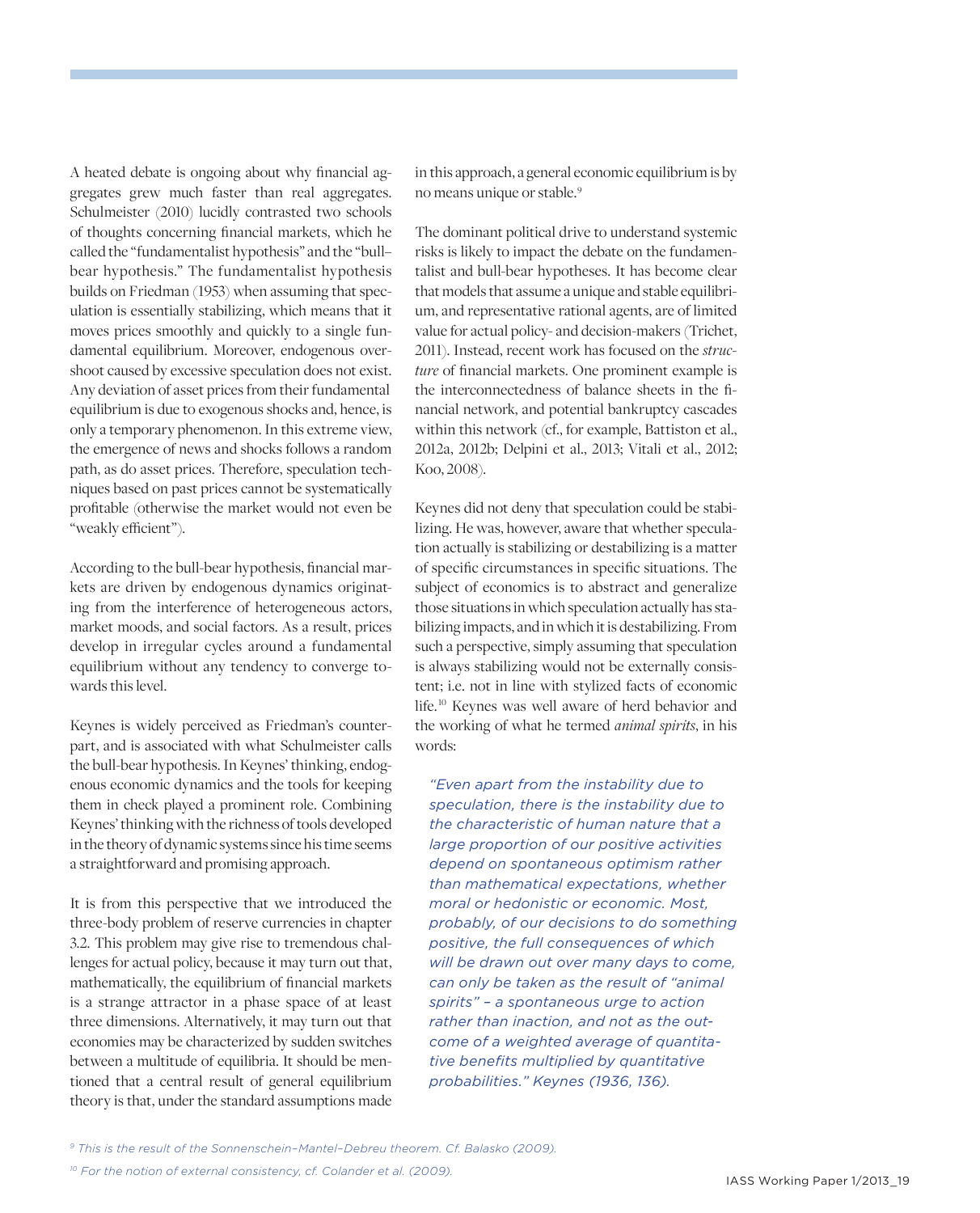Likewise, Keynes did not assume that economies, or a system of economies, would inherently converge to a unique equilibrium. For Keynes, it was an explicit task for policy makers to keep de-stabilizing macroeconomic imbalances in check. On the strategic level, this means conceiving governance schemes that help policy makers accomplish this task.

Using Schulmeister's distinction as introduced above, the typical interpretation of proponents of the fundamentalist hypothesis is that the financial sector has made considerable progress in recent decades in making the contract space more complete. Referring to Walrasian General Equilibrium Theory, the idea is that by making the contract space more complete, the financial sector serves the real economy. In its extreme manifestation, this position deems all financial contracts as benefiting the real economy.<sup>11</sup>

The extreme counter-position is to dismiss any financial transactions that exceed the flows of the real economy as pure speculation – a position held, for example, by Lietaer et al. (2012).

A reasonable assessment would probably start from the impression that neither of the extreme positions are convincing, which was actually Keynes' position. A specific characteristic of Keynes' thinking is that he perceived part of the economist's job as conceiving governance schemes to mobilize the potential of financial markets to serve the real economy, while keeping destabilizing speculation in check. He contrasted *speculation* as "the activity of forecasting the psychology of the market" with *enterprise* as "the activity of forecasting the prospective yield of assets over their whole life." According to Keynes, professional investors

*"…are concerned not with what an investment is really worth to a man who buys it 'for keeps', but with what the market will value it at, under the influence of masspsychology, three months or a year hence. Moreover, this behaviour is not the outcome of a wrong-headed propensity (…) For it is not sensible to pay 25 for an investment of which you believe the prospective yield to justify a value of* 

*30 if you also believe that the market will value it at 20 three months hence."*  Keynes (1936, 155).

Keynes famously likened this to a *beauty contest*, in which

*"…each competitor has to pick, not those faces which he himself finds prettiest, but those which he thinks likeliest to catch the fancy of the other competitors, all of whom are looking at the problem from the same point of view. It is not a case of choosing those which, to the best of one's judgment, are really the prettiest, nor even those which average opinion genuinely thinks the prettiest. We have reached the third degree, where we devote our intelligences to anticipating what average opinion expects the average opinion to be. And there are some, I believe, who practise the fourth, fifth and higher degrees." Keynes (1936, 156).*

Orléan (2005) calls this the *self-referential hypothesis* of financial markets.

In order to support "the long-term investor (…) who promotes the public interest", Keynes proposed "the introduction of a substantial Government transfer tax (…) with a view to mitigating the dominance of speculation over enterprise in the United States" (all brief quotations from Keynes in this section are from Keynes, 1936, 157f; Brookway, 1982, 516).

It is, however, a tremendous challenge – for both empirical and theoretical economics – to discriminate between harmful, destabilizing speculation and financial activities (however called) that serve the real economy. These financial activities come in two varieties: The first is *financing* long-term investors, be it households, firms, or governments; the second is allowing economic actors to *reallocate risks* in a manner beneficial to society.

One example of the practical challenge of discriminating between harmful and beneficial financial activities is the hotly-debated issue of speculation on global agricultural markets.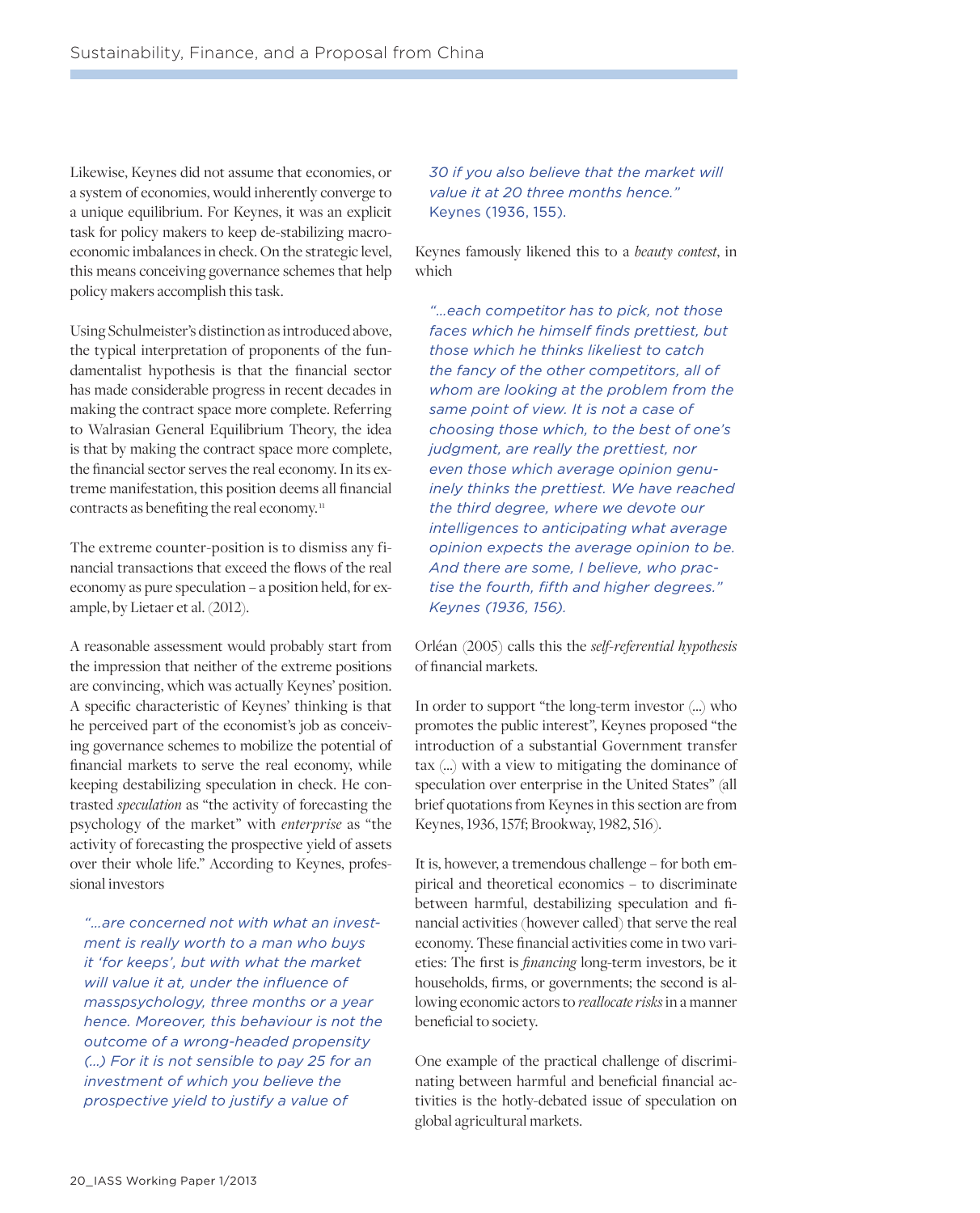Mehrling (2011) recently provided another example of the danger of too easily dismissing the potential benefits of speculation. Mehrling's hypothesis is that part of the fast-growing financial sector could reflect a *synthetic commodity reserve currency*, which – in contrast to traditional commodity reserve currency approaches – operates with zero actual inventories of commodities; the core of this scheme is a combination of dollar holdings and commodity futures.

The scheme would help international dollar-investors deal with the risk of dollar devaluation. In order to hedge against this risk, investors purchase futures on a broad commodity index to an amount equal to their dollar holdings. A possible fall in their dollar position against the referenced commodity portfolio would automatically be compensated by a rising value of their commodity futures position, and thus stabilize their real holdings.

Mehrling argued that it was the additional demand among dollar investors for commodity futures that pushed futures prices away from their fundamentals in recent years.

If Mehrling is correct, this self-organized synthetic commodity reserve currency would be a first manifestation of the vision that Friedman (1984) stated when he argued that futures markets could deliver the same service as a commodity reserve currency.

Concerning the future evolution of the global currency system, Mehrling made a remark that deserves the attention of practitioners and academics alike:

*"If (and it is admittedly a big if) current commodity price movements are being driven by unbalanced demand in the commodity futures market, then evolutionary change toward a multilateral national currency reserve system will work only if the currencies in question are able to meet that unbalanced demand."*

It is in no way obvious whether Mehrling is ontarget, which is a point he explicitly voiced himself. Moreover, it is also unclear whether a self-organized synthetic commodity reserve currency would work to the benefit of society. This is clearly a matter for future research.

#### **5.2 The currency and banking puzzle**

We perceive Zhou's proposal as an important contribution to a debate that has continued for nearly two centuries, i.e. the debate between currency and banking schools. 12 According to the currency school, creating money is the prerogative of the state. A fullyfledged gold currency, as implemented by Peel's Bank Charter Act in 1844, is the paradigmatic historical application of this theory. The post-Millennium financial crisis has revived the community of advocates for reintroducing the gold standard, which achieved quite some visibility, particularly in the US.

Another suggestion in line with the currency school is the *Chicago Plan*, i.e. the idea to abolish fractional reserve banking by implementing a reserve requirement of 100 percent. Prominent US economists conceived the historic Chicago Plan in the 1930s in order to restore public confidence in the banking system and fight the Great Depression. Recently, Benes and Kumhof (2012) presented a contemporary version of the Chicago Plan.

A key motive behind the currency school and its historic manifestations is that its proponents are uneasy with giving the private sector the discretion to issue currency, particularly when they do not see how creation of currency can be kept in check. The general fear is that when striving for individual profits, private banks create too much money and thus endanger the stability of the whole system. As governments can also not be relied upon to exercise due discretion under all circumstances, the ideal scheme would be an automatic one in which neither governments nor private banks would have discretion for money creation. This was the (counterfactual) textbook ideal of

*11 As Colander et al. (2009) remark, this result rests on an extremely stylized model that is too abstract to be confronted with data.*

*<sup>12</sup> That debate may be traced back to a much older tension, namely the one between palace and temple money (see Harris, 2008).*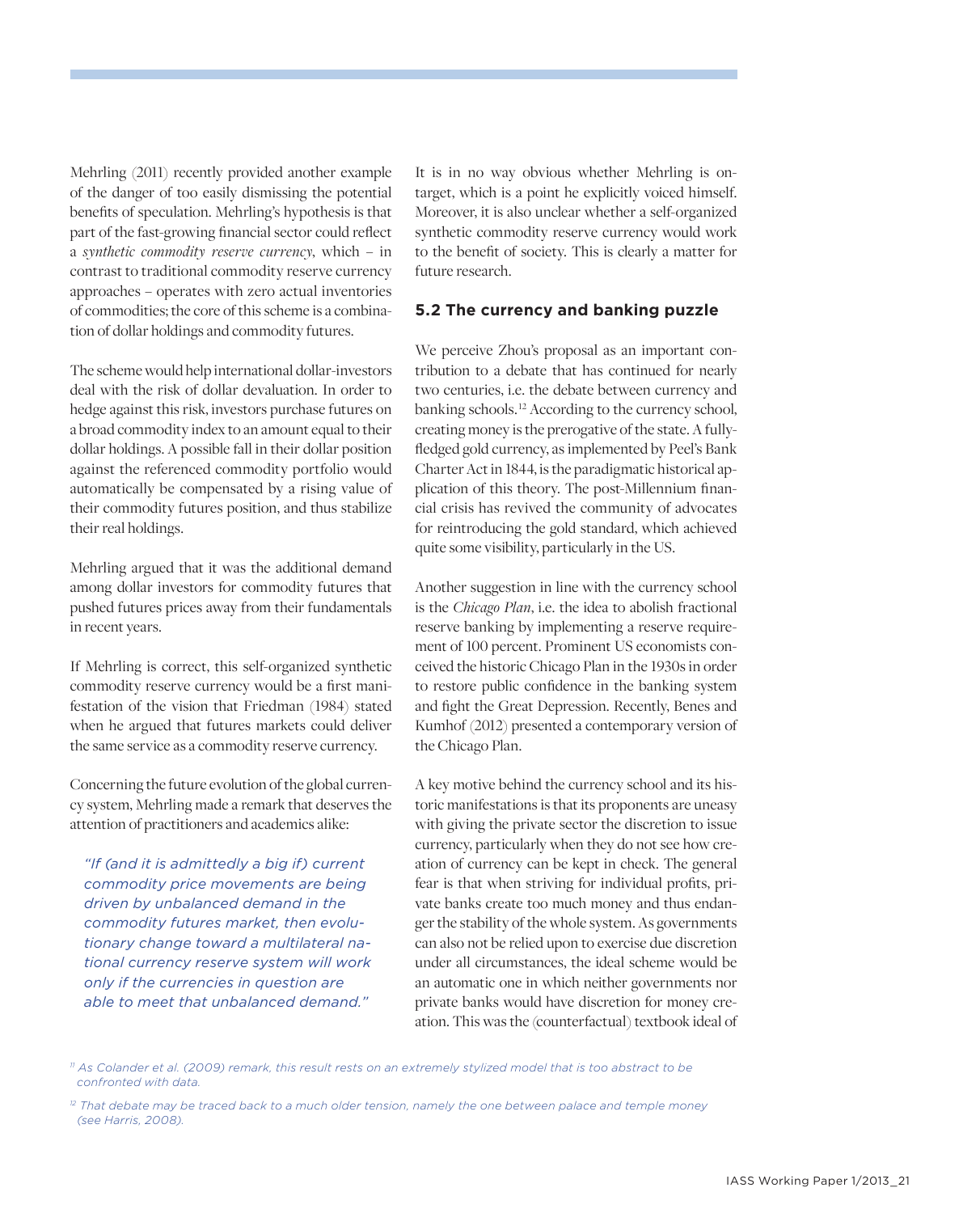the gold standard, and also the ideal of the Chicago Plan, which envisages that banks can only lend what they receive in deposits from economic actors.

Hayek (1976) tackled the problem from a radically different angle via the concept of *currency competition*, i.e. by a specific manifestation of the banking school. The general principle of this approach is that competition between banks for customers and their deposits will bring about a viable and stable banking sector. According to this theory, it is in the best interest of each bank to pursue money creation in a way that make their customers expect the stability and solvency of the bank. In a process of competitive selection, only the best performing banks survive. Hayek's concept of currency competition is an example of a pure manifestation of banking theory, as he does not see any necessity for central banks. Contemporary manifestations of banking theory comprise grassroots movements advocating *community money*, particularly those advocating abolishing central banks and commercial banks.

A hybrid solution has historically evolved, combining aspects of both currency and banking theory. Commercial banks have the discretion to create money, but base this process on central bank money, which they cannot create themselves. This money is created by central banks that are operated by states. In each state, there is only one central bank, which has a monopoly on issuing the single currency which the state accepts for paying taxes.

Pegging currencies to a specific benchmark and backing currencies by specific assets are concepts that try to accomplish the goal that both the currency and banking schools aim for, i.e. keeping money creation in check via specific technical approaches. Basically, either concept can be combined with currency and banking approaches, respectively, but not all possible combinations have historically been explored.

It is not possible to exactly locate Zhou's proposal along the spectrum of currency and banking theories, as it only generally addresses the necessity of anchoring an international reserve currency to a "stable benchmark" without providing specific details. Likewise, Zhou's requirements that this currency should be issued according to a clear set of rules, and that its

supply should be sufficiently flexible to allow timely adjustment according to changing demand, lack details that would allow specific policy schemes to be derived from them. We perceive these demands as an invitation to the academic and political communities and civil society to think through specific schemes and assess whether they meet the requirements as outlined by Zhou.

#### **5.3 The safe asset quest**

Established financial theory simply *assumes* that there are safe (i.e. riskless) assets. This assumption is of fundamental importance for the asset pricing and risk management models of the financial industry. Prior to the recent financial crisis, safe assets were simply equated with government bonds issued by AAA-rated states. This assumption was reflected, for example, by financial regulations such as Basel-II, according to which banks were not obliged to back their holdings of such bonds with equity.

The unfolding financial crisis saw considerable erosion of AAA-rated states, and many economic actors meanwhile questioned whether safe assets actually exist. This is a major challenge for the financial industry, as practically all of the sector's workhorse models rely on the assumption that risk-free investment is possible. Assuming that no safe assets exist thus results in a situation in which it is common knowledge that the financial industry employs inappropriate models.

There are basically two ways of interpreting the use of models in the financial sector. In line with Schulmeister's *fundamentalist hypothesis*, the common mindset in the financial industry can be described as a detecting perspective, i.e. a state of affairs in which financial models attempt to depict financial reality as best as they (objectively) can. From the perspective of this mindset, financial models are analogous to a radar for determining the financial landscape. Once it becomes common knowledge that a core assumption of these models is invalid, the radar findings are also revealed as being unreliable.

An alternative interpretation of financial models is that their main purpose is to coordinate actors' expectations. According to this view, financial models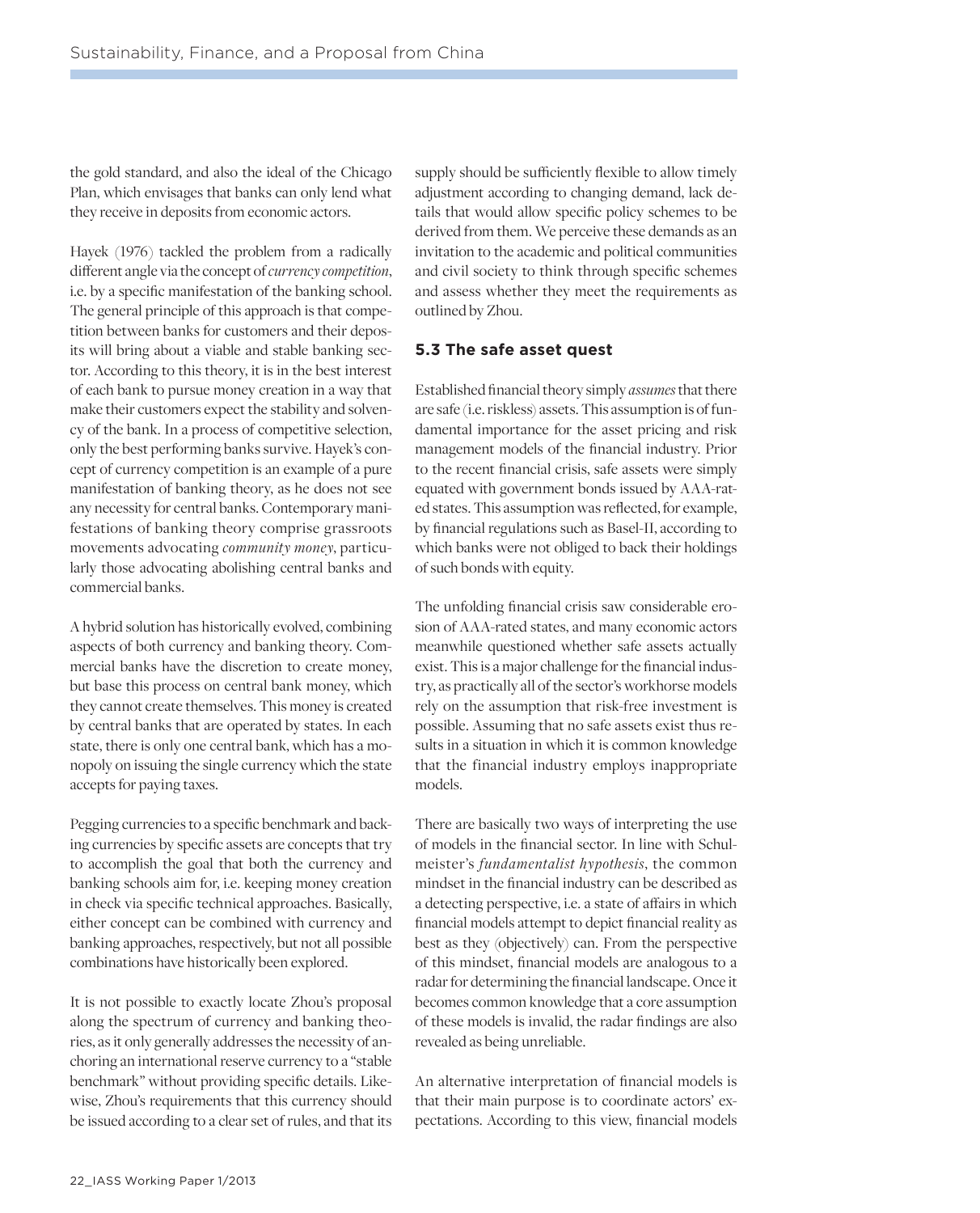are no radar, but rather technical tools for constructing and maintaining *conventions*, which help stabilize actors' expectations and frequently lead to self-fulfilling booms and busts. Assessed from the perspective of this mindset, rendering a core assumption of these models invalid may or may not impact the daily routines of financial trading.

Both the relevance of these competing hypotheses concerning the role that models play in the financial community, and the relative importance of the two mindsets, are matters of empirical research. For the purpose of the topic of the present paper, let us assume that it matters for sufficiently many economic actors whether or not they can invest into safe assets; the question then arises: which assets currently remain as candidates for safe investments?

One way of approaching this question, and of complying with financial regulation, is to rely on AAA-scores produced by the rating agencies. Unfortunately, the eleven states that are currently best rated with stable outlook are rather small and will not deliver sufficient numbers of bonds to invest in during the years to come. 13

Another perspective is to ask which states will be sufficiently stable to weather even big hits and withstand large crises of any sort. The future of the eurozone seems rather uncertain, threatening even the long-term performance of its AAA-rated members (Finland, Germany, Luxembourg, and the Netherlands). When looking for a state with high GDP (both absolute and per capita), a growing population, welldeveloped financial and real sectors, a currency of its own disposal, and a high share of domestic consumption that, together with plenty of natural resources, results in a high potential for self-reliance, the natural choice seems to be the USA. This choice may be made despite the country's current AA+ rating with negative outlook, as it may be comforting to know that US bonds will, in extremis, be defended by the Pentagon.

If, indeed, sufficient economic actors come to the conclusion that US government bonds are the single safe asset in mass supply, this would make a transition from the present US dollar-based world currency regime to an alternative regime rather unlikely. The big question is thus: which assumptions will the mass of economic actors make in the years to come, and how the will financial industry deal with the challenge of missing safe assets.

#### **5.4 The Pasteur principle**

Science is often seen as progressing from basic research, where empirical data are used to produce reliable theories, to practical applications, where those theories are used for successful action. Sometimes, however, practical problem-solving and theoretical inquiry can and must proceed hand-in-hand. The research by French microbiologist Louis Pasteur is an impressive example of this kind of inquiry. 14

When discussing the prospects of a sustainable financial system, it is worth keeping in mind Keynes' famous quote, according to which:

*"Practical men, who believe themselves to be quite exempt from any intellectual influence, are usually the slaves of some defunct economist. (…) I am sure that the power of vested interests is vastly exaggerated compared with the gradual encroachment of ideas."  Keynes (1936, 383).*

We cannot wait for a thorough theoretical understanding before reforming the international monetary system; but neither can such reform proceed without sustained effort to improve the knowledge base presently available when dealing with the global economy of our times.

*13 These eleven states are Australia, Canada, Denmark, Finland, Germany, Hong Kong, Liechtenstein, Norway, Singapore, Sweden, and Switzerland.*

*14 See* www.asu.edu/president/inauguration/address/address.pdf. *See also Stokes (1997), who coined the notion of* Pasteur's Quadrant *to describe use-inspired basic research. In his four-quadrant scheme, Stokes associates* Bohr's Quadrant *with pure basic research and* Edison's Quadrant *with pure applied research.*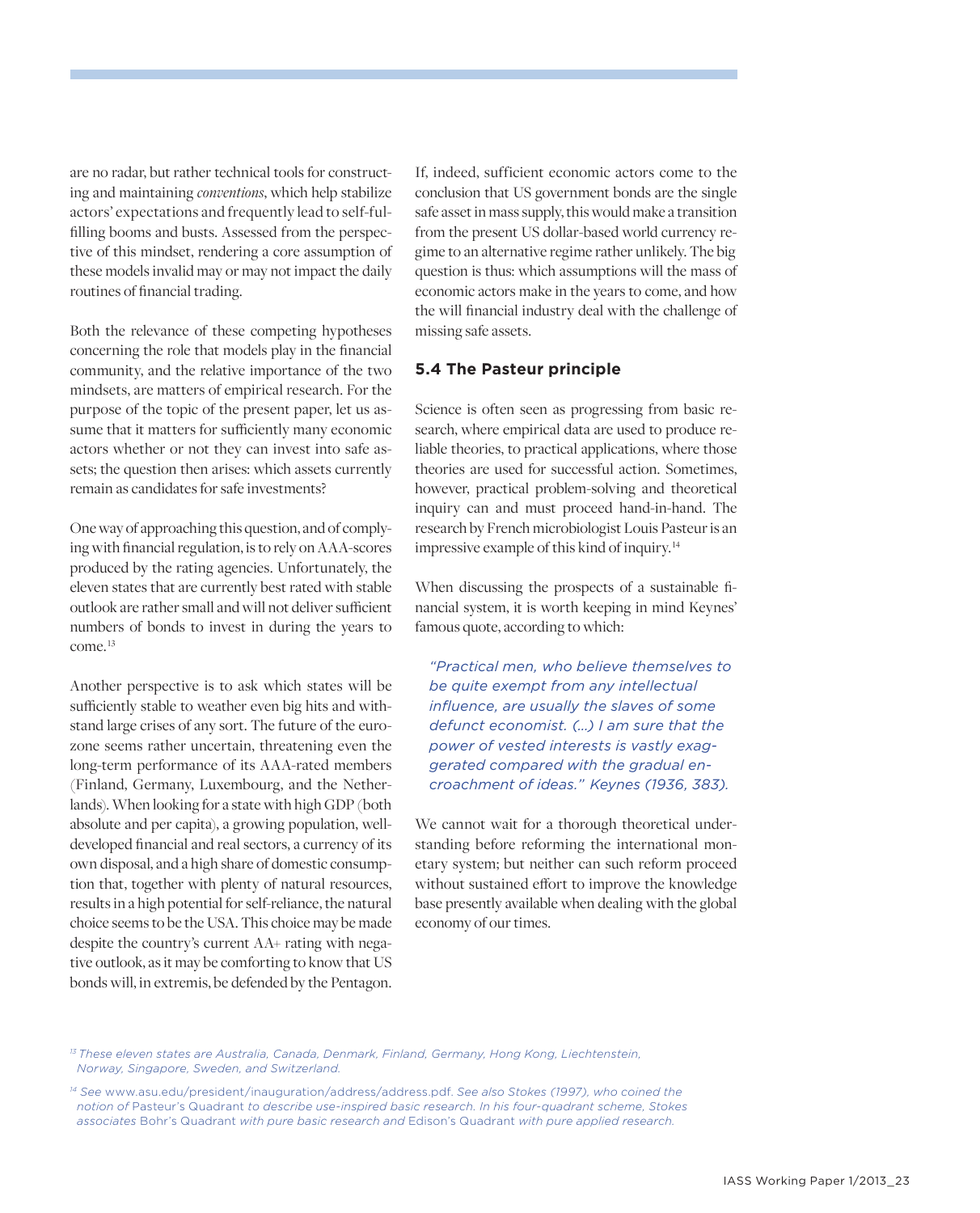## 6. Touching Stones to Cross the River

So far, the international monetary system has developed as a key component of globalization as centered around "The West," represented first by the United Kingdom, then by the United States. It seems highly likely that in the 21<sup>st</sup> century this pattern will give way to another, whose contours are still very difficult to delineate (Morris, 2011). Against this backdrop, Governor Zhou's proposal leads to a simple question: Is the West willing to engage in the search for a supranational architecture of the global monetary system?

This search will take a long time and requires the ability to walk cautiously through clouded and sometimes turbulent waters. It is best undertaken in the pragmatic spirit captured by the Chinese saying "Touching Stones to Cross the River." Governor Zhou suggested taking the present instrument of IMF-issued SDRs as a first stepping-stone.

Basically, special drawing rights (SDRs) are options, issued by the IMF. Their holder can ask the IMF to arrange a deal between the holder of SDRs and another IMF member. For each SDR that the holder is willing to exchange, he will thus receive freely usable currencies – presently comprising US dollars, euros, pounds sterling, or yen (IMF, 2011, 7). The US dollar-equivalent of the SDR is posted daily on the IMF's website. It is calculated as the sum of specific amounts of the four basket currencies valued in US dollars, on the basis of exchange rates quoted at noon each day on the London market (IMF, 2013a). In the past decade, its values ranged from 1.35433 USD/SDR to 1.66743 USD/SDR. In early April 2013, the value was 1.50125 USD/SDR. 15

SDRs were conceived in the late 1960s to tackle a then-pressing issue: In the Bretton Woods system, the US dollar acted as the key currency. In the 1960s, a limited international availability of dollars had been expected, and the SDRs were introduced as a remedy

for this problem. Their name indicates a crucial difference to the ordinary drawing rights of member states. When a country subscribes a *quota* at the IMF, this gives it the right to use a certain amount of the IMF's currency reserves *conditional on* IMF approval of the country's policy. SDRs give their holder an *unconditional option* to obtain currencies in exchange for SDRs. It is this *unconditionality* that makes them special (Endres, 2005, 81).

As Cooper (2010, 4) pointed out, augmenting the role of SDRs has been an official objective of IMF members since 1978. According to the second amendment to the IMF's Article of Agreements, members shall conduct their policies with respect to reserve assets consistent with:

*"…the objectives of promoting better international surveillance of international liquidity and making the special drawing right [SDR] the principal reserve asset in the international monetary system."*  (Article VIII.7).

#### **6.1 SDR accounting**

Fundamental to comprehending the accounting of SDRs is to understand that they are created when the IMF allocates them to member countries according to their quotas. For the member states, the accounting of SDRs resembles receiving a new loan, i.e. a balance sheet extension: In the national accounts of a country, the new allocation is added as a new entry on the asset book, and as a new liability on the creditor account. Therefore, just allocating new SDRs does not change the wealth position of countries.

In order to comprehend the interest scheme for SDRs, it is important to understand a specific feature of SDR accounting that again resembles the account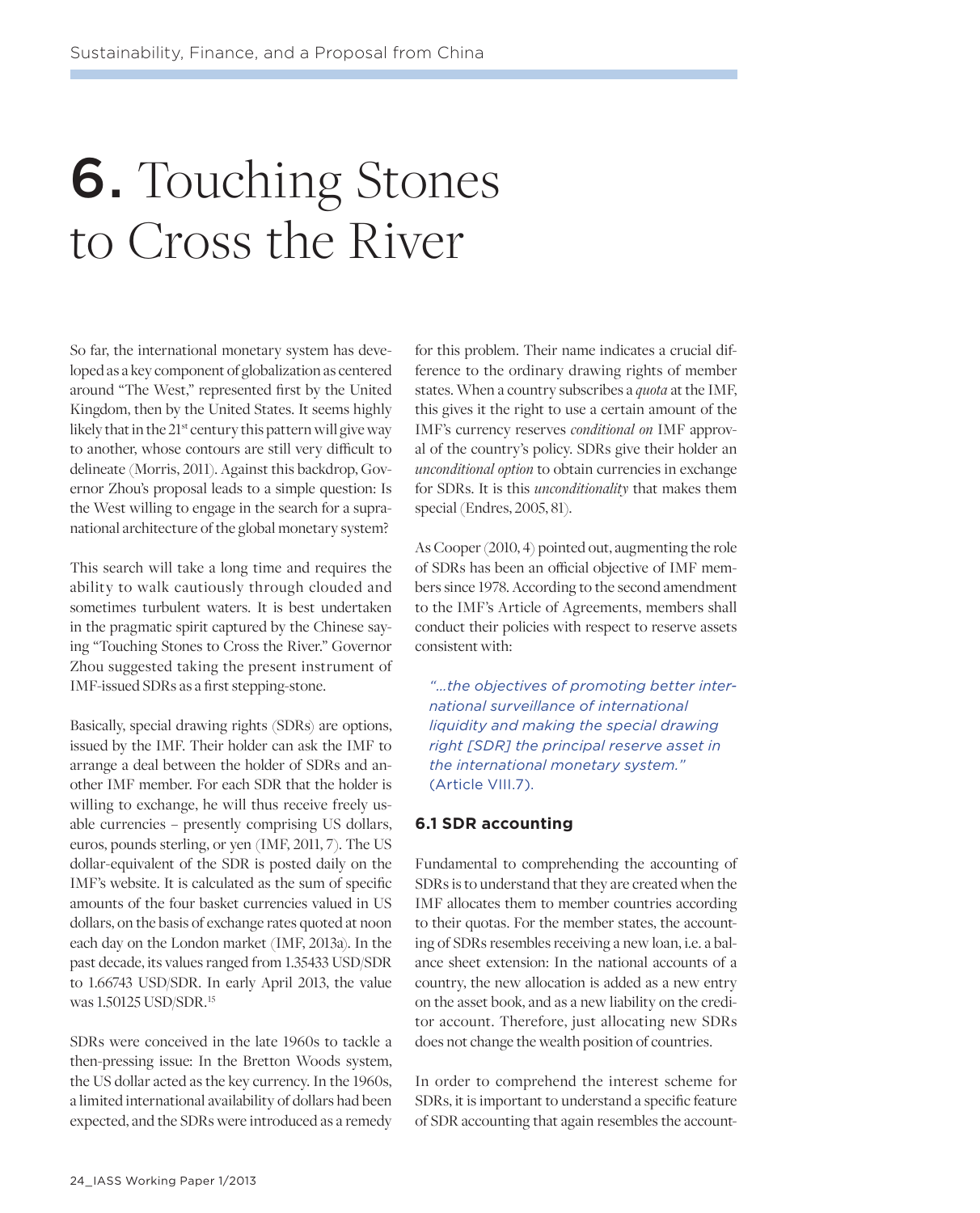ing of a loan: When a country actually exercises the option constituted by SDRs, it exchanges assets in its asset book, i.e. it replaces SDRs by currencies. This leaves the liability side untouched, where the allocated SDRs remain on record.

Interest on SDRs is calculated according to the gross positions of a country, i.e. for the allocated SDRs on the liability side and the actual holdings in the asset book, respectively. The same rate applies. If a country holds SDRs according to its initial allocation, zero net interest payments result; if it holds fewer SDRs than allocated, it pays interest to the IMF; if it holds more SDRs than allocated, it receives interest from the IMF (Galicia-Escotto, 2005; IMF, 2012).

The interest rate is calculated on a weekly basis as a weighted average of representative interest rates on short-term debt in the money markets of the SDR basket currencies, i.e. US dollar, euro, pound sterling, and yen (IMF, 2013a). If a country executed a part of its options (i.e. used SDRs to receive US dollars, euros, pounds sterling, or yen) and thus holds fewer SDRs than allocated, this effectively translates into a currency loan given at the interest rate prevailing in the money markets of those currencies. For countries that pay high rates of interest for borrowing, this typically translates into a beneficial deal because they obtain a long-term loan – even if they have limited creditworthiness – at the short-term interest rate of the most creditworthy countries (Williamson, 2009a, 3).

It is a remarkable historical detail that it took more than a generation to develop technically sound rules for dealing with SDRs in national accounting. This process was completed in 2008, when the United Nations Statistical Commission and the IMF's Committee on Balance of Payments Statistics endorsed the System of National Accounts (SNA) and the sixth edition of the *Balance of Payments and International Investment Position Manual* (BPM6), respectively.

Initially, the fundamental rules of double entry accounting did not apply to SDRs. SDRs were treated as assets in the asset book, but there was no matching liability in the national accounts. For a financial asset that was supposed to play a considerable role in international finance, this was a remarkable feature. As an intermediate step, the *Monetary and Financial Statistics Manual (MFSM)* of 2000 treated allocated SDRs as "shares and other equities."

With BPM6, new allocations of SDRs to participants in the IMF SDR Department are recorded as increases in gross reserve assets (holdings of SDRs), and in long-term debt liabilities of the authorities (allocations of SDRs). The main changes in the treatment of SDRs under the updated standards are the recognition of the SDR allocation as a long-term debt liability, and to record transactions in both assets and liabilities rather than valuation adjustments to international investment positions, when there are new allocations of SDRs. (IMF, 2012).

#### **6.2 The current use of SDRs**

Only countries and international organizations use SDRs. There are three ways of obtaining SDRs: The first is when the IMF generally allocates SDRs to member countries proportional to their IMF quota. The second is when the IMF asks a member country to exchange currencies for SDRs held by another member country after that other country has decided to execute the option provided by its SDRs. Any member country is obliged to perform such operations up to double its allocation with SDRs. The third method is when countries voluntary make bilateral arrangements.

General allocations are not made on a regular basis and have only occurred sporadically. Decisions on general allocations are made for successive basic periods of up to five years, although general SDR allocations have been made only three times. The first allocation was for a total of SDR 9.3 billion, distributed in 1970 – 72, and the second SDR allocation (12.1 billion) was distributed in 1979  –  81, resulting in cumulative SDR allocations of SDR 21.4 billion. To help mitigate the effects of the recent financial crisis, a third general SDR allocation of SDR 161.2 billion was made on 28 August 2009. Separately, the

*<sup>15</sup> The formally correct unit, using the ISO 4217 currency code, would be USD/XDR. For the convenience of reading, we use the abbreviation SDR instead of XDR throughout this text.*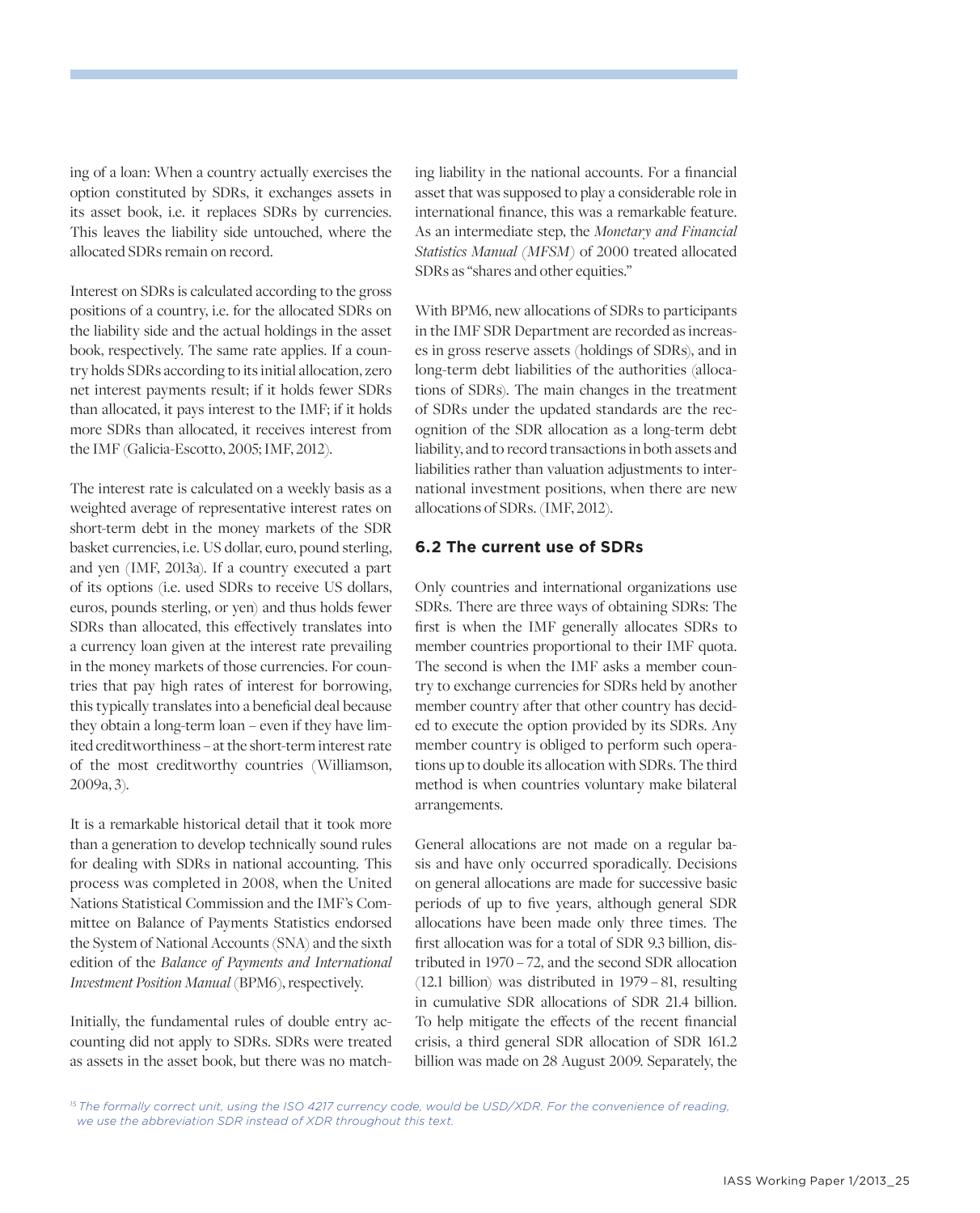Fourth Amendment to the Articles of Agreement became effective on 10 August 2009 and provided for a special one-time allocation of SDR 21.5 billion. The purpose of the Fourth Amendment was to enable all IMF members to participate in the SDR system on an equitable basis, and to correct for a situation where countries that joined the IMF after 1981 (more than one-fifth of the current IMF membership) never received an SDR allocation until 2009. The 2009 general and special SDR allocations together raised total cumulative SDR allocations to about SDR 204 billion (IMF, 2013a). This represents approximately 2.8 percent of official foreign exchange reserves of 10,936 trillion USD as per the end of 2012 (IMF, 2013b).

#### **6.3 A major social innovation**

Developing SDRs into an international reserve currency would be a major social innovation. This can be seen by considering three related challenges.

Kenen (2010a) reminds us that, often, the notions of *reserve currency* and *reserve asset* are used synonymously, which they are *not*. States' currency reserves are actually held in the form of reserve assets, the most common of which are interest-yielding US government bonds. Gold, as the traditional reserve asset, is not treated as a currency – at least not since the end of Bretton Woods. Additionally, SDRs are neither a reserve currency nor reserve asset – at least not in the strict sense; they are assets, but of a specific variety, i.e. options; the very reserve currency, with which a state can pay for trade or debt, is only acquired when the options are executed.

Currencies issued by national governments share the special feature that each government requires its citizens and companies to use its own specific currency to pay their domestic taxes. An international reserve *currency* would be one that could be used internationally to pay debt, but would not be "empowered" via the legal compulsion to use it for paying taxes. In no way do we wish to dismiss the attempts to deliver this innovation; rather we aim to add a further argument for why it would indeed be as bold a move as Zhou indicated (in the interest of fairness, it should be mentioned that this argument also applies to Keynes' original Bancor).

The second challenge concerns a crucial aspect of SDRs – that their execution *unconditionally* is at the discretion of their holder. It is exactly this unconditionality that makes SDRs special and distinct from the ordinary drawing rights of IMF members. As long as SDRs comprise only a small fraction of global reserve holdings, this unconditionality is not a problem. Wyplosz (2010, 10) pointed out that their unconditionality would become a serious problem if they developed into a major reserve asset, because they would become, de facto, primary liabilities of the US authorities. Wyplosz found it difficult to imagine that the US would accept such unconditionality and not require some form of veto power; otherwise, the US would not agree to SDRs developing into a major reserve asset. If, however, the veto power was granted, SDRs would no longer be unconditional options, which might render them unattractive.

The third challenge concerns the fact that often explicitly, but generally implicitly, reserve currencies are treated as *public goods*. Contributing to establishing and maintaining an international reserve currency involves costs. Kenen (2010a, 2010b) discussed the costs of maintaining the financial integrity of an SDR reserve regime, which were found to be substantial. This framing of the problem constitutes a *social dilemma:* Even if constituting and maintaining an SDR reserve currency is beneficial to everyone, it is even more beneficial to enjoy the benefits when others pay for them. Social dilemmas, however, typically give rise to *burden-sharing* exercises: Negotiations concerning who contributes what share of the costs of a public good regularly become cumbersome experiences that are prone to failure. The negotiations on creating a so-called substitution account for scaling up SDR operation between 1978 and 1980 were no exception, and failed over disagreements about how to share the burden of exchange rate risks (Helleiner, 2010, 5; Gowa, 1984; Boughton, 2001, 936  $-943$ ).

International climate negotiations are a paradigmatic contemporary example of the burden of negotiating burden-sharing. There, too, the problem is framed as a social dilemma. Jaeger et al. (2012) have suggested reframing such problems as a *coordination challenge*  rather than as a social dilemma. They argue that it is both more appropriate and more convenient to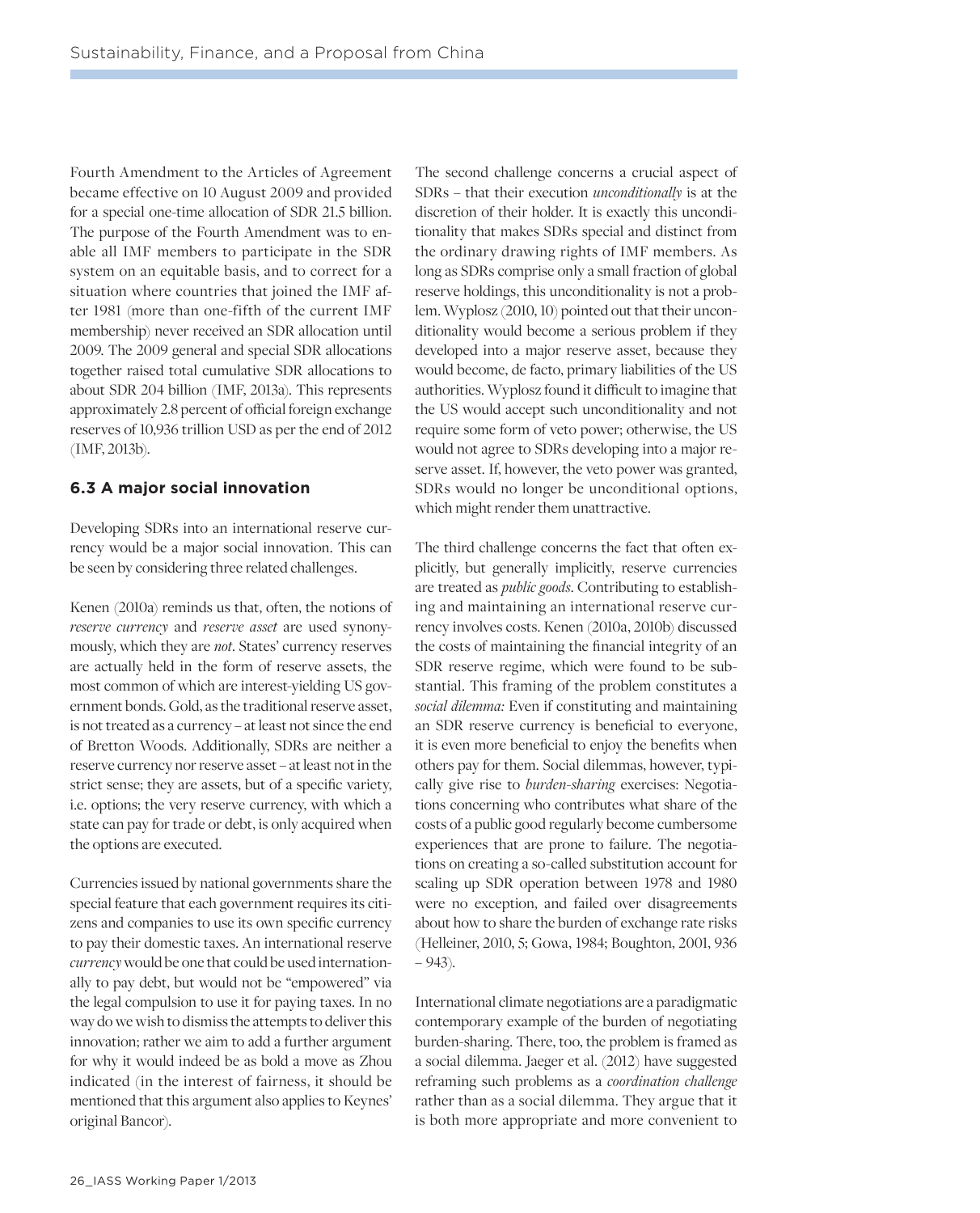understand typical global problems as challenges of coordination. The idea that this is more appropriate is rooted both in the game-theoretic and economic bases of the relevant problems. The suggestion that it is more convenient relates to the prospect of transforming a cumbersome burden-sharing exercise into a joint search for win-win strategies.

We find it remarkable that Zhou explicitly stated that the process of developing SDRs towards an international reserve currency "should be a gradual process that yields win-win results for all." For us, this clearly indicates Zhou's awareness of the difficulties and challenges involved in framing this process as a burden-sharing exercise. Instead, Zhou prefers to frame it as a coordination exercise. We hope that this choice reverberates in both the scientific and policy discussions concerning the prospects of, and potential routes for, developing SDRs into a future international reserve currency.

Moving from the present SDRs to a global currency would entail a long process, possibly punctuated by major crises. The purpose of the present paper is neither to plan such a process nor to suggest specific measures to be undertaken by the relevant institutions. Its goal is more modest: inviting decision makers, scholars, and the interested public to consider and debate the need and possibility of developing a sustainable architecture for the global monetary system. Engaging with Governor Zhou's proposal might be a good way to start.

#### **6.4 A possible first step**

In chapter 2.4, we listed Governor Zhou's proposals for developing SDRs towards an international reserve currency. We think that one item in this list particularly qualifies for a first step: the suggestion to use SDRs as unit of account, and to denominate financial assets in SDRs. This is similar to the practice of the 1990s, when bonds defined in ECUs were established.

A first reason for choosing this item is that it would not require changing the rules of the IMF. Currently, only governments can use SDRs as options to access currency loans. In contrast, all parties who are prepared to issue a bond are free to use SDRs as unit of account to define the value of this bond and the related interest payments.

A second reason for our choice is that we have specific financial assets in mind that could be denominated in SDRs: bonds for financing investment in European energy infrastructure.

One possibility would be to denominate *project bonds* for financing European infrastructure investments in SDRs, which would be issued by private investors.

In 2012, the pilot phase of the *EU-EIB Project Bond Initiative* was established.<sup>16</sup> It aims to revive and expand capital markets in order to finance large European infrastructure projects in the fields of transport, energy, and information technology. This is to be achieved by enhancing the credit standing of private entities that need to raise private funds for the infrastructure projects they promote (EU Commission, 2013). 17

Alternatively, if one did not wish to involve the EIB, any European energy infrastructure investor would be free to finance its investments by issuing bonds denominated in special drawing rights. Straightforward candidates would be transmission operators or merchant investors. Merchant investors are private companies that are not regulated and try to build business cases by using and equilibrating price differences between national energy markets. They thus work towards the European goal of establishing single, joint European energy markets. To give an idea about possible tangible investment objects, we want to mention cross-border interconnectors in the European electricity and natural gas grids. Interconnectors in the electricity grid will play an important role in the long-distance transmission that is necessary to utilize a high proportion of renewably generated electricity within a future European SuperSmart Grid.<sup>18</sup>

*<sup>16</sup> Established by Regulation No. 670/2012, published in the Official Journal L 204/1 of 31/07/2012.*

*<sup>17</sup> This is fundamentally different from the idea of the so-called "Eurobonds" or "Stability Bonds," i.e. the joint issuance of bonds to provide general funding for Member States' government funding needs.*

*<sup>18</sup> For the SuperSmart Grid, cf. Battaglini et al. (2009).*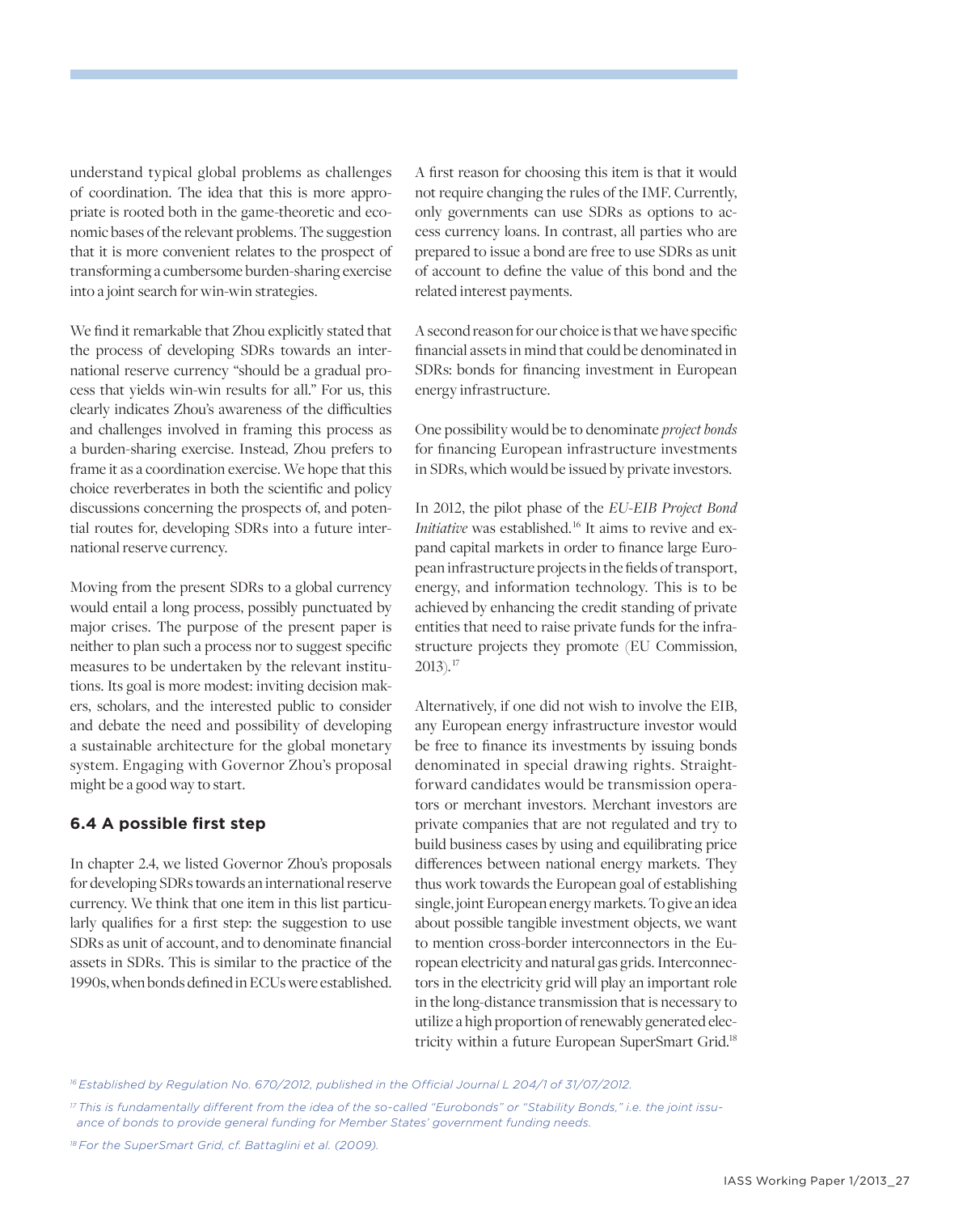Likewise, interconnectors in the European natural gas grids will be crucial for the security of gas supply, which is key to operating gasfired power stations that are able to back-up the intermittent supply of renewable electricity.

A third reason for our proposal is that we want to suggest a possible first step that would gain wide visibility beyond the community of currency experts, and could trigger a dialogue between various players in both Europe and China.

The fourth and final reason for the proposed first step is that we have chosen to follow Eisenhower's famous advice: *"If a problem cannot be solved, enlarge it."* Eisen-

References

hower, we presume, would have chosen to combine the quest for a sustainable financial system with that for a sustainable energy system. Invoking once again the Chinese metaphor of crossing a river, the first step that we propose would be to simultaneously cross *two* rivers: The river of a sustainable financial system and that of a sustainable energy system. For us, this represents a promising first step in a long journey of social learning.

**Balasko, Y. (2009):** *The Equilibrium Manifold: Postmodern Developments in the Theory of General Economic Equilibrium*, Cambridge, MIT Press.

**Battaglini, A., Lilliestam, J., Haas, A., Patt, A. (2009):** Development of SuperSmart Grids for a more efficient utilisation of electricity from renewable sources. *Journal of Cleaner Production*, 17 (10), 911 – 918. **Battiston, S., Delli Gatti, D., Gallegati, M., Greenwald, B., Stiglitz, J. E. (2012a):** Liaisons dangereuses: Increasing connectivity, risk sharing and systemic risk. *Journal of Economic Dynamics and Control*, 36 (8), 1121 – 1141.

**Battiston, S., Puliga, M., Kaushik, R., Tasca1, P., Caldarelli, G. (2012b):** DebtRank: Too Central to Fail? Financial Networks, the FED and Systemic Risk. *Nature Scientific Reports*, 2, 541.

**Benes, J., Kumhof, M. (2012):** The Chicago Plan Revisited, IMF working paper WP/12/202.

**Bergsten, F. (2009):** The Dollar and the Deficits. *Foreign Affairs*, 88 (6), 20 – 38.

**Bodde, D. (1946):** Henry A. Wallace and the Ever-Normal Granary. *The Far Eastern Quarterly*, 5 (4), 411 – 426.

**Boughton, J. (2001):** *Silent Revolution: The International Monetary Fund*, 1979 – 89, Washington, IMF. **Brookway, G. P. (1983):** On Speculation: A Footnote to Keynes. *Journal of Post Keynesian Economics*, 5 (4), 515 – 522.

**Colander, D., Goldberg, M., Haas, A., Juselius, K., Kirman, A., Lux, T., Sloth, B. (2009):** The Financial Crisis and the Systemic Failure of the Economics Profession. *Critical Review*, 21 (2 – 3), 249 – 267. **Cooper, R. N. (2010):** Does the SDR Have a Future? *Journal of Globalization and Development*, 1 (2), Article 11. **Chen, H. (1911):** The Economic Principles of Confucius and his School, Columbia University studies in history, economics and public law, vol. 44–45, whole number 113: New York.

**Delpini, D., Battiston, S., Riccaboni, M., Gabbi, G., Pammolli, F., Caldarelli, G. (2013):** Evolution of Controllability in Interbank Networks. *Nature Scientific Reports*, 3, 1626.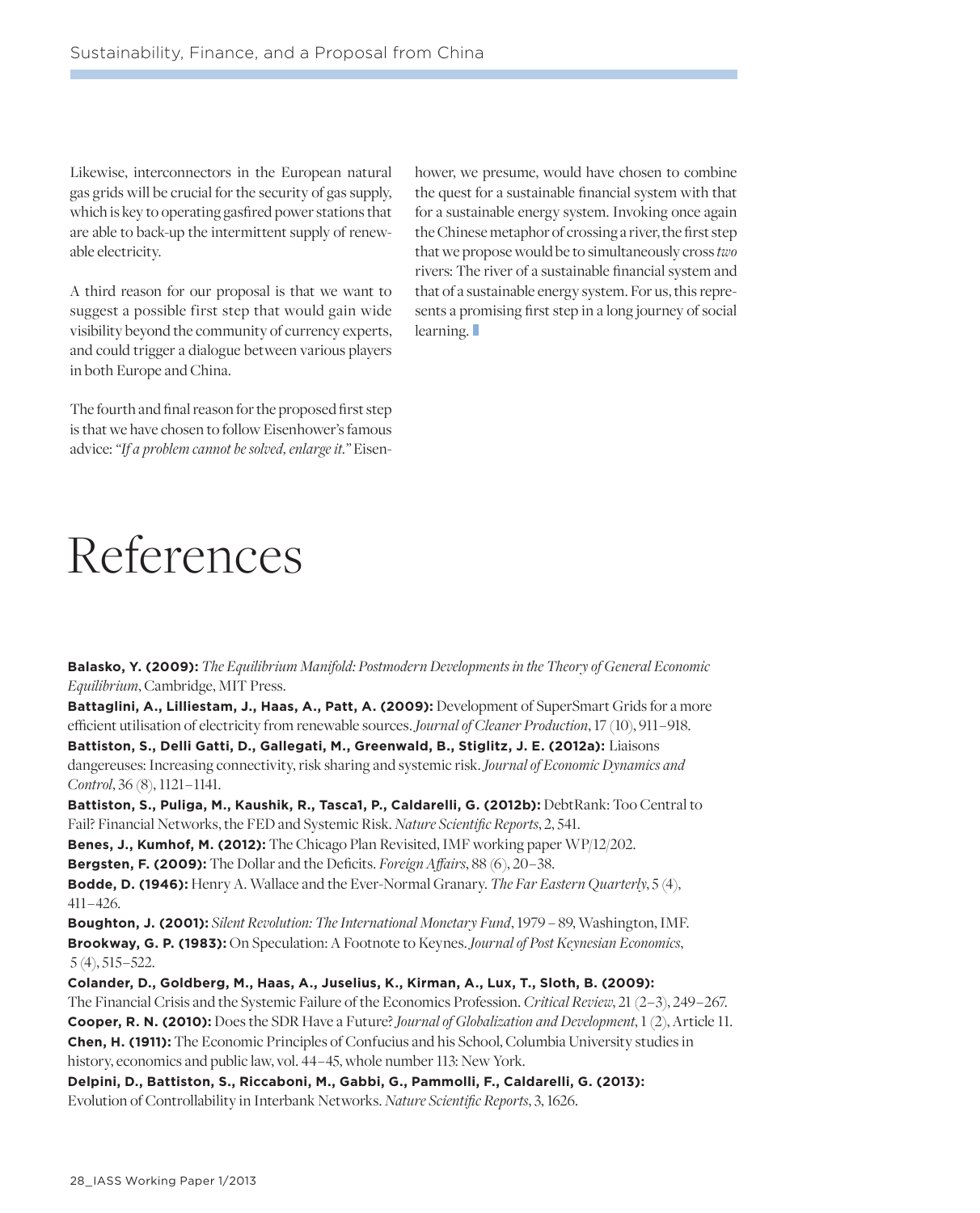**Eichengreen, B. J. (2007):** *Global Imbalances and the Lessons of Bretton Woods*, Cambridge, MA, and London, MIT Press.

**Eichengreen, B (2009a):** The Dollar Dilemma: The World's Top Currency Faces Competition. *Foreign Affairs*, September/October 2009.

**Eichengreen, B. (2009b):** Out of the Box Thoughts About the International Financial Architecture, IMF Working Paper WP/09/116. *www.imf.org/external/pubs/ft/wp/2009/wp09116.pdf.*

**Endres, A. M. (2005):** *Great Architects of International Finance*, Milton Park and New York, Routledge. **EU Commission (2013):** The pilot phase of the Europe 2020 Project Bond Initiative.

*http://ec.europa.eu/economy\_finance/financial\_operations/investment/europe\_2020/* Retrieved 2 June 2013. **Felix, D. (1999):** *Keynes – A critical life*, Westport, CT, and London, Greenwood Press.

**Fischer-Kowalski, M., Swilling, M., 2011.** Decoupling Natural Resource Use and Environmental Impacts from Economic Growth. Report for the International Resource Panel. United Nations Environment Programme, Paris.

**Friedman, M. (1953):** The Case for Flexible Exchange Rates, in: Friedman, M. (Ed.) *Essays in Positive Economics*, Chicago, University of Chicago Press.

**Friedman, M. (1984):** Financial Futures Markets and Tabular Standards. *Journal of Political Economy*, 92 (1), 165 – 167.

**Friedrich-Ebert-Stiftung (2009):** Towards a World Reserve System. Minutes of a workshop held at Columbia University, New York, 6 November 2009. Co-sponsored by Friedrich-Ebert-Stiftung and the Initiative for Policy Dialogue, with support from the Ford Foundation.

**Galicia-Escotto, A. (2005):** Liability Aspects of SDRs. IMF Committee on Balance of Payments Statistics. Reserve Assets Technical Expert Group Issue Paper #10. December 2005.

**Gowa, J. (1984):** Hegemons, IOs, and Markets: The Case of the Substitution Account. *International Organization*, 38 (4), 661 – 83.

**Graham, B. and Dodd, D. (1934):** *Security Analysis*, New York, McGraw Hill.

**Graham, B. (1937):** *Storage and Stability: A Modern Ever Normal Granary*, New York/London, McGraw-Hill.

**Graham, B. (1944):** *World Commodities and World Currency,* New York/London, McGraw-Hill.

**Graham, F. D. (1941):** Transition to a commodity reserve currency. *American Economic Review*, 31, 520 – 25.

**Graham, F. D. (1942):** *Social Goals and Economic Institutions*, Princeton, NJ, Princeton University Press.

**Graham, F. (1944):** Keynes vs. Hayek on a commodity reserve currency. *The Economic Journal*, 54 (4), 422 – 9.

**Harris, W.V. (Ed.) (2008):** *The Monetary Systems of the Greeks and Romans*, Oxford, Oxford University Press.

**Hayek, F. A. (1943):** A Commodity Reserve Currency. *The Economic Journal*, 53 (210), 176   – 184.

**Hayek, F. A. (1976):** Denationalisation of Money. Institute of Economic Affairs, London.

**Helleiner, E. (2010):** The New Politics of Global Reserve Reform. *Journal of Globalization and Development*, 1 (2), Article 12.

**IMF (2010):** Reserve Accumulation and International Monetary Stability.

**IMF (2011):** Enhancing International Monetary Stability – a Role for the SDR?

**IMF (2012):** SDR Allocations: Frequently Asked Questions on Their Statistical Treatment.

*http://www.imf.org/external/np/exr/faq/pdf/sdrfaqsta.pdf.* Retrieved 27 Nov 2012.

**IMF (2013a):** Special Drawing Rights, IMF Fact Sheet, 14 March 2013.

*http://www.imf.org/external/np/exr/facts/sdr.htm*

**IMF (2013b):** Currency Composition of Official Foreign Exchange Reserves (COFER).

*http://www.imf.org/external/np/sta/cofer/eng/cofer.pdf.* Retrieved 5 April 2013.

**Iosebashvili, I. (2009):** At G20, Kremlin to Pitch New Currency, *The Moscow Times*, 18 March 2009. English version retrieved from *http://www.globalresearch.ca/at-g20-kremlin-to-pitch-new-currency/12798*

#### **Jaeger, C. C., Hasselmann, K., Leipold, G., Mangalagiu, D., Tàbara, J. D. (eds.) (2012):** *Reframing the Problem of Climate Change*, Milton Park and New York, Earthscan*.*

**Kenen, P. (2010a):** An SDR Based Reserve System. *Journal of Globalization and Development*, 1 (2), Article 13.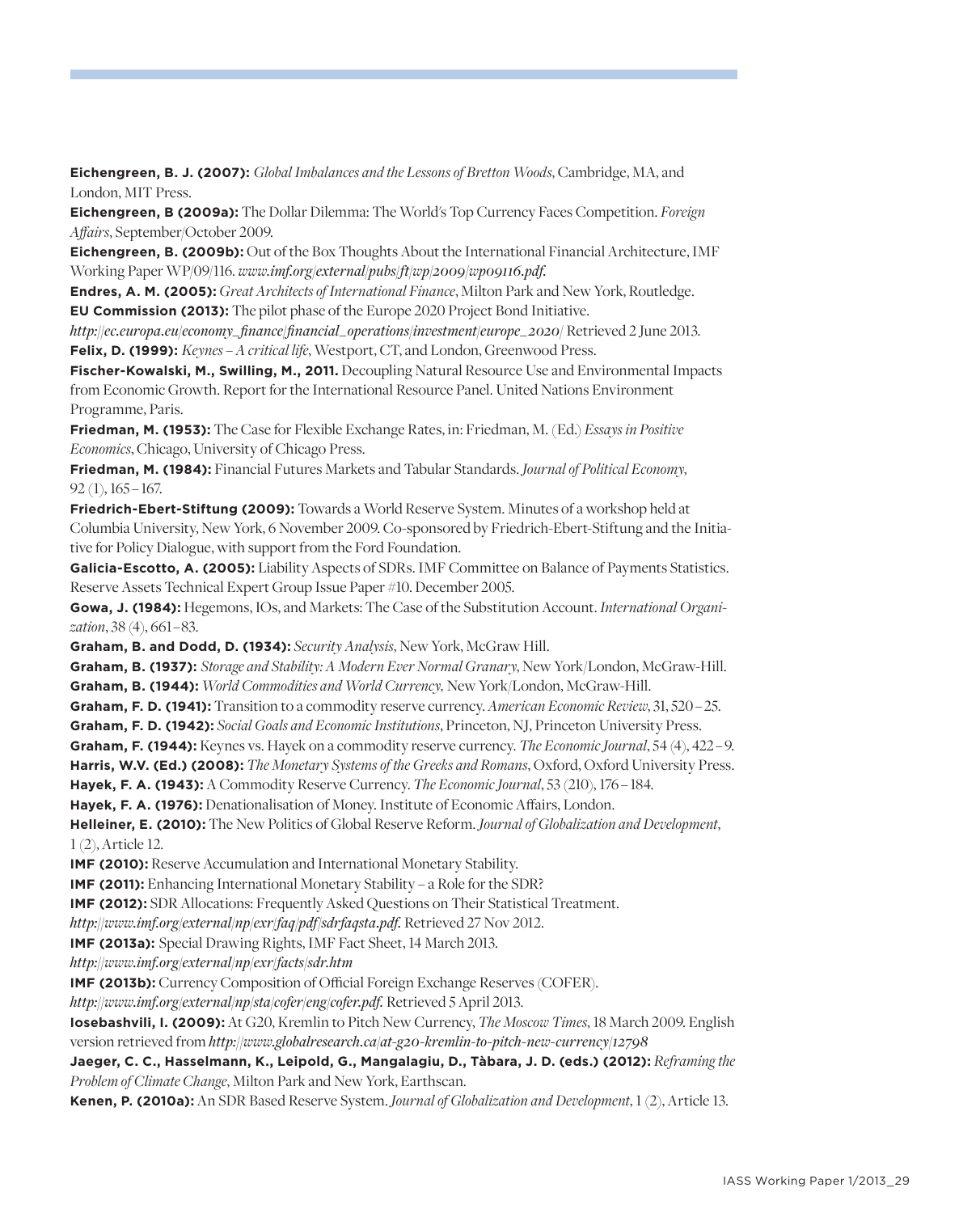**Kenen, P. (2010b):** Reforming the Global Reserve Regime: The Role of the Substitution Account. *International Finance*, 13 (1).

**Keynes, J. M. (1936):** *The General Theory of Employment, Interest, and Money, London*, Macmillan. **Keynes, J. M. (1980):** Activities 1940 – 1944: Shaping the Postwar World: the Clearing Union, *The Collected Writings of John Maynard Keynes*, Volume XXV, Edited by D. Moggridge and E. Johnson, Royal Economic Society, Cambridge, Macmillan and Cambridge University Press.

**Keynes, J. M. (1980):** Activities 1941 – 1946: Shaping the Postwar World: Bretton Woods and Reparations, *The Collected Writings of John Maynard Keynes*, Volume XXVI, Edited by D. Moggridge and E. Johnson, Royal Economic Society, Cambridge, Macmillan and Cambridge University Press.

**Keynes, J. M. (1980):** Activities 1940 – 1946: Shaping the Postwar World: Employment and Commodities, *The Collected Writings of John Maynard Keynes*, Volume XXVII, Edited by D. Moggridge and E. Johnson, Royal Economic Society, Cambridge, Macmillan and Cambridge University Press.

**Kirshner, J. (2009):** After the (Relative) Fall. In: Helleiner, E., Kirshner, J. (eds.), (2009): *The Future of the Dollar*, Ithaca, Cornell University Press.

**Koo, R. (2008):** *The Holy Grail of Macroeconomics*, Singapore, Wiley.

**van der Leeuw, S. (2012):** Global Systems Dynamics and Policy: Lessons from the distant past. *Complexity Economics*, 1, 33 – 60.

**Lietaer, B., Arnsperger, C., Goerner, S., Brunnhuber, S. (2012):** *Money and Sustainability – The Missing Link*, Axminster, Triarchy Press.

**Mearsheimer, J. J. (2010):** The Gathering Storm: China's Challenge to US Power in Asia. *The Chinese Journal of International Politics*, 3, 381 – 396.

**Mehrling, P. (2011):** A money view of the commodity bubble, The Money View Blog, 10 February 2011, Institute for New Economic Thinking. Retrieved 15 April 2013.

*http://ineteconomics.org/blog/money-view/saving-the-international-dollar*

**Moggridge, D. (1992):** *Maynard Keynes – An Economist's Biography*, London and New York, Routledge. **Morris, I. (2011):** *Why the West Rules – For Now*, New York, Farrar, Straus & Giroux.

**Ocampo, J. A. (2007/08):** The instability and inequities of the global reserve system. *International Journal of Political Economy*, 36 (4), Winter.

**Ocampo, J. A. (2010):** Building an SDR-Based Global Reserve System. *Journal of Globalization and Development*, 1 (2), Article 14.

**Ocampo, J. A., Kregel, J., Griffith-Jones, S. (2007):** *International Finance and Development*, Zed Books, London.

**Orléan, A. (2005):** The Self-Referential Hypothesis in Finance, in: Touffut, J.-P. (Ed.) (2005): *The Stability of Finance in Europe*, Paris, Albin Michel.

**Peetz, D., Genreith, H. (2011):** The financial sector and the real economy. *Real-world economics review*, 57, 41 – 47.

**Schularick, M., Wachtel, P. (2012):** The making of America's imbalances. Discussion Paper: Economics, No. 2012/16. School of Business & Economics, Freie Universität Berlin.

**Schulmeister, S. (2010):** Asset Price Fluctuations, Financial Crises and the Stabilizing Effects of a General Transaction Tax. In: Balling, M., Berk, J. M., Strauss-Kahn, M.-O. (eds.) (2010): *The Quest for Stability: The View of Financial Institutions*, SUERF Studies 2010/3.

**Simpkins, J. (2010):** Brazil Proposes Replacement For Dollar As World's Main Reserve Currency, NuWire Investor. *http://www.nuwireinvestor.com/articles/brazil-proposesreplacement-for-dollar-as-worlds-main-reservecurrency-56426.aspx*

**Stiglitz, J. E. (2006):** *Making Globalization Work*, W. W. Norton, New York.

**Stiglitz, J. E., Greenwald, B. (2010):** Towards A New Global Reserve System. *Journal of Globalization and Development*, 1 (2), Article 10.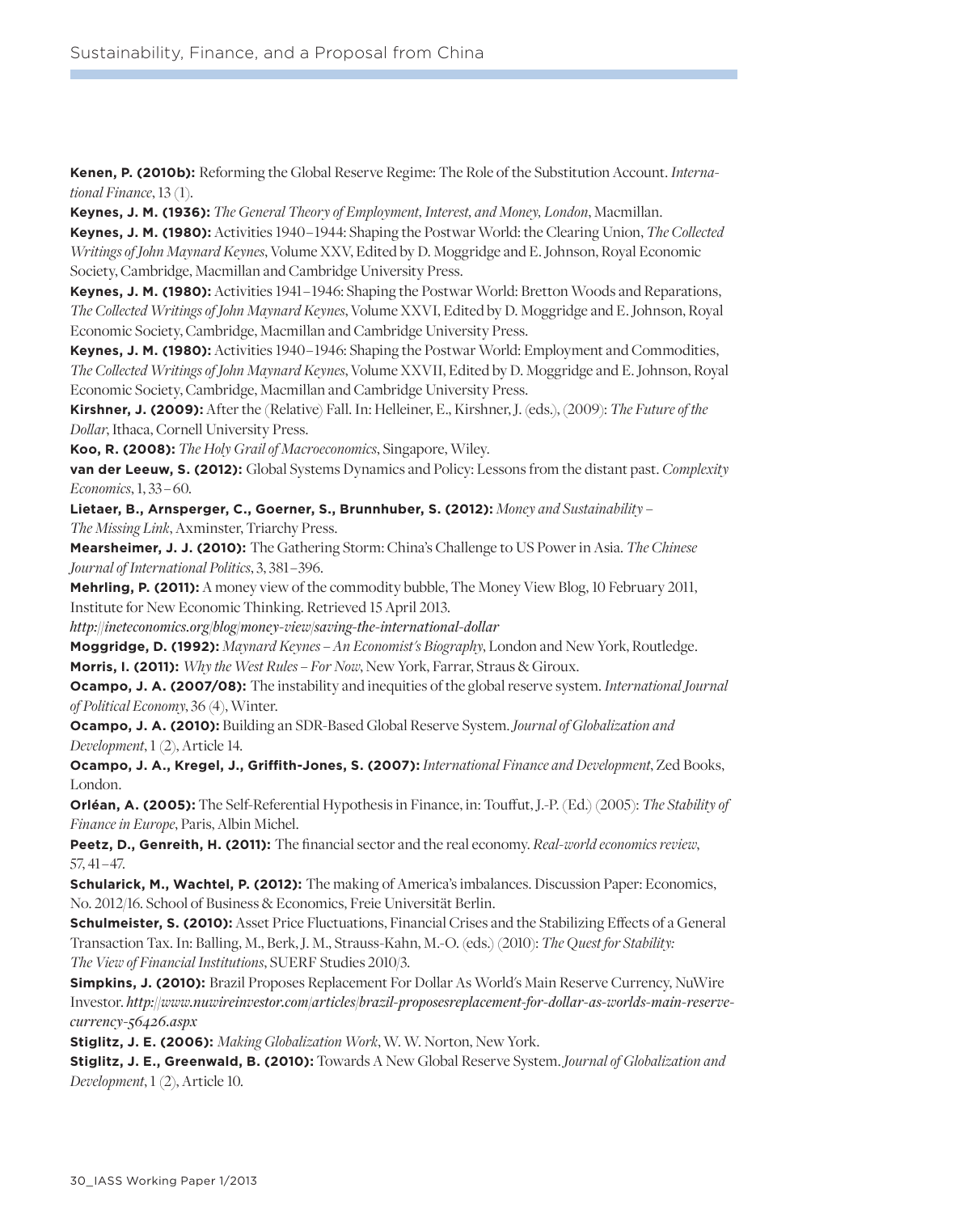**Stokes, D. E. (1997):** *Pasteur's Quadrant – Basic Science and Technological Innovation*, Washington, D.C., Brookings Institution Press.

**Trichet, J. C. (2011):** Reflections on the nature of monetary policy, non-standard measures and finance theory. In: Jarocinski, M. et al. (eds.) *Approaches to monetary policy revisited – lessons from the crisis*, European Central Bank, Frankfurt.

**United Nations (2005):** *World Economic Situation and Prospects 2005*, United Nations, New York. **United Nations (2009):** Report of the Commission of Experts of the President of the United Nations General Assembly on Reforms of the International Monetary and Financial System, 21 September 2009. *http://www.un.org/ga/econcrisissummit/docs/FinalReport\_CoE.pdf.*

**Ussher, L. (2012):** Combining International Monetary Reform with Commodity Buffer Stocks: Keynes, Graham, Kaldor. Working paper.

**Vitali, S., Glattfelder, J. B., Battiston, S.:** The network of global corporate control. PLoSONE 6 (2011). **Williamson, J. (2009a):** Understanding Special Drawing Rights, Peterson Institute for International Economics, Policy Brief PB09-11.

**Williamson, J. (2009b):** Why SDRs Could Rival the Dollar, Peterson Institute for International Economics, Policy Brief PB09 20.

**Williamson, J. (2010a):** Introduction: Is the Era of the Dollar Over? *Journal of*

*Globalization and Development*, 1 (2), Article 9.

**Williamson, J. (2010b):** The Future of the Reserve System. *Journal of Globalization and Development*, 1 (2), Article 15.

**Wolf, M. (2008):** *Fixing Global Finance*, Baltimore, The Johns Hopkins University Press.

**World Bank (2011):** Multipolarity: The New Global Economy. Global Development Horizons 2011.

**Wyplosz, C. (2010):** Is the Era of the Dollar Over? *Journal of Globalization and Development*, 1 (2), Article 16.

**Zhou, X. (2009):** Reform the International Monetary System. Bank of International

Settlements, Basel. *www.bis.org/review/r090402c.pdf.*